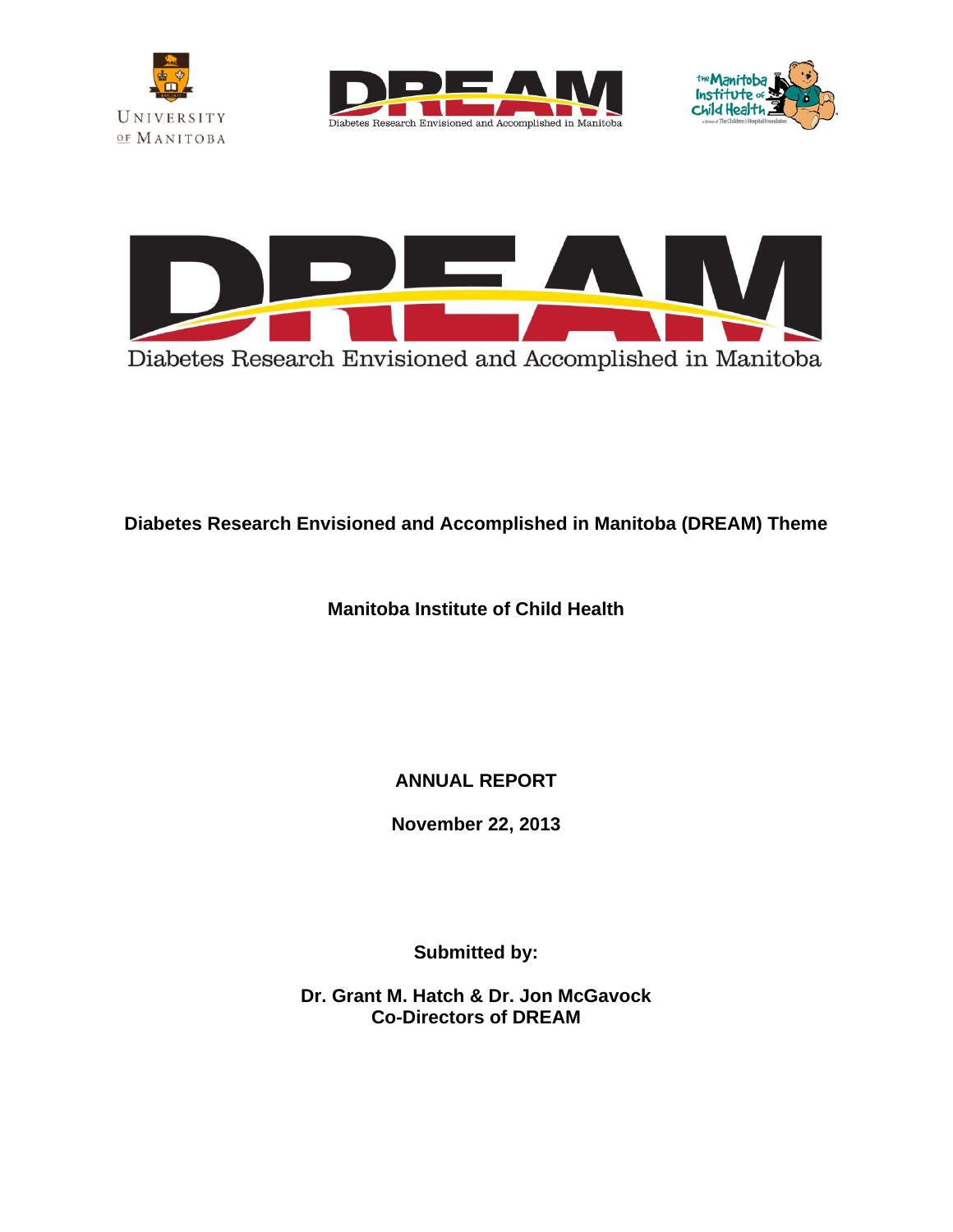

#### **History of DREAM**

The DREAM theme was established 2011, and began formal operations April 1<sup>st</sup>, 2012.

#### **VISION**

To improve the health of children with diabetes by making clinically relevant discoveries that will serve as the foundation for strategies to improve diagnosis, prevention and management of complications related to obesity and diabetes.

#### **LOCATION OF DREAM**

DREAM is located on the  $5<sup>th</sup>$  and  $6<sup>th</sup>$  floors of the John Buhler Research Centre within the Manitoba Institute of Child Health.

#### **SUB-THEMES**

Within the DREAM framework there are three research subthemes;

- 1. Developmental Origins of Health and Disease (DOHaD) Heather Dean MD
- 2. Cardio-Renal Complications Elizabeth Sellers, MD, MSc
- 3. Treatment Approaches. Vern Dolinsky PhD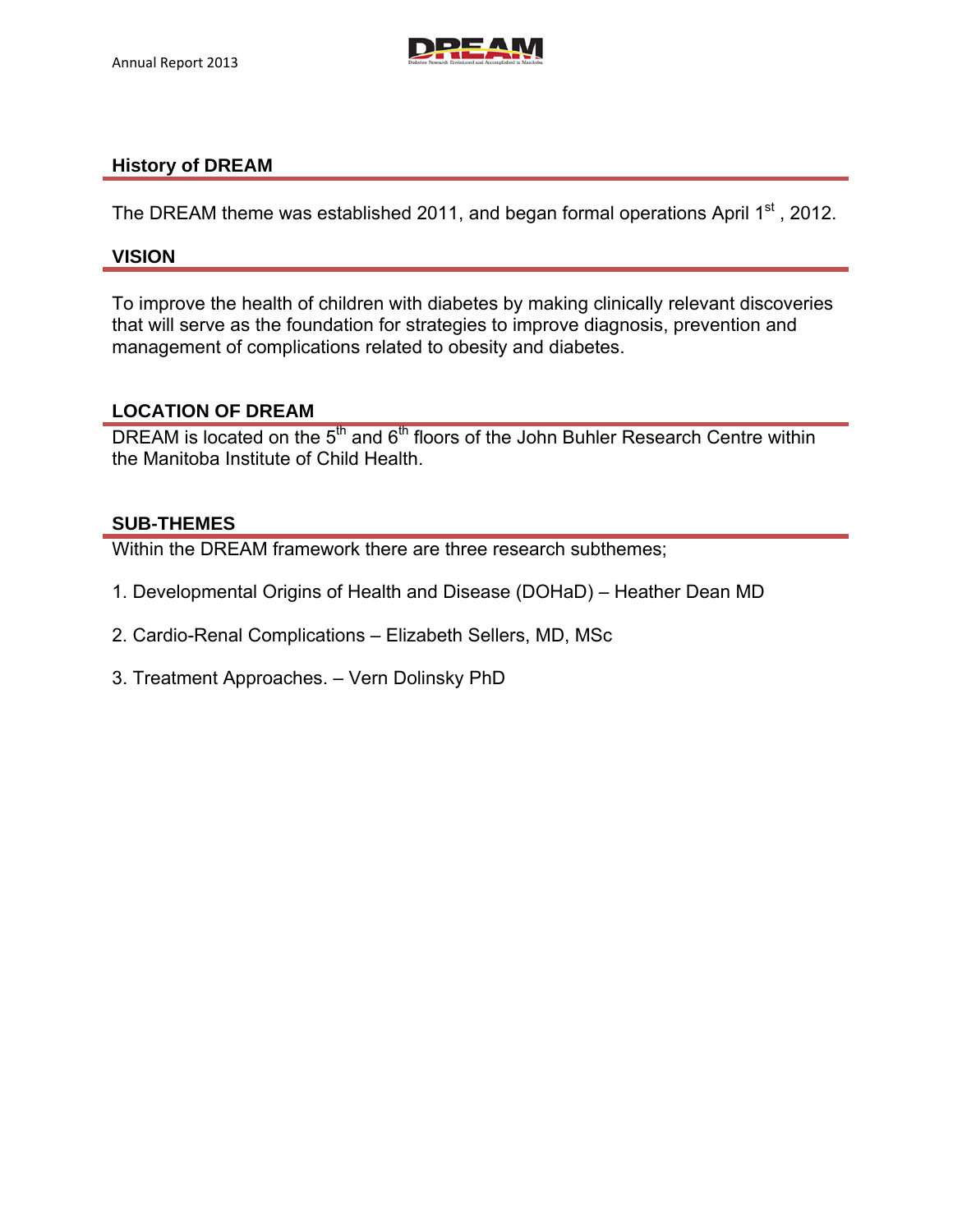

#### **PROGRESS IN 2013**

#### **CLINICAL EPIDEMIOLOGY CORE**

To facilitate the productivity of our clinician scientists, one of the long-term goals for the DREAM Theme is to create a metabolic core within the Clinical Research Unit that consists of core staff trained in diabetes and metabolic assessments. Our vision is for the use DREAM core funding to support 20-50% salaries for these positions with the remainder provided through individual researcher grants. This year we made significant progress towards accomplishing this goal as we recruited and retained a research nurse (Eileen Bouw), sonographer (Marissa Dingman) and part time research assistant (Sherri-Lynn Wigham). Over the next 12 months we hope to increase the nurse position to a 1.0 FTE and hire one more research assistant to support the growing demand for individuals trained in clinical studies.

#### **ADVISORY GROUP**

The majority of the youth treated for type 2 diabetes in the Children's Hospital are First Nations, Metis or Inuit. In an effort to comply with guidelines for participatory action research and ensure that the research we are doing is tailored to the needs of Aboriginal families, Dr. Heather Dean assembled a group of Aboriginal stakeholders, health care providers and scientists to advise the Developmental Origins sub-theme. This year this advisory group accepted our request to be the formal community advisory group for the entire DREAM Theme. This group will advise on research questions, knowledge translation activities and provide approval for research related to diabetes in Aboriginal youth.

#### **RECRUITMENT OF NEW SCIENTISTS**

One of our long-term goals is to expand our research team to increase expertise in specific areas. This year we recruited Dr. Paul Fernyhough to the core DREAM group. Dr. Fernyhough is one of Canada's leading basic scientists in the area of diabetic neuropathy. His research group has extensive funding from CIHR and JDRF to develop unravel the mechanisms involved in diabetic neuropathy and develop novel compounds to prevent it. Paul's work is very complimentary to the clinical research studies led by Dr. Elizabeth Sellers. Paul is working closely with Dr. Vern Dolinsky to study the developmental origins of diabetic neuropathy and his expertise and leadership will fill a major gap in our complications sub-theme.

#### **TRAINING OF HIGHLY QUALIFIED PERSONNEL**

In an effort to promote interdisciplinary experiences for our trainees, Dr. Christine Doucette has spearheaded a journal club for trainees. The journal club is held every other Wednesday for 1 hour and all students from across the university are invited to attend. We would like to formally create a DREAM student group (potentially named DREAM-Catchers) that will work with the Biology of Breathing student group, to develop priorities for trainees and develop their own research day. The journal club is attended by DREAM directors and investigators, providing students with access to experts on the team and opportunities to interact with clinicians, basic scientists and epidemiologists.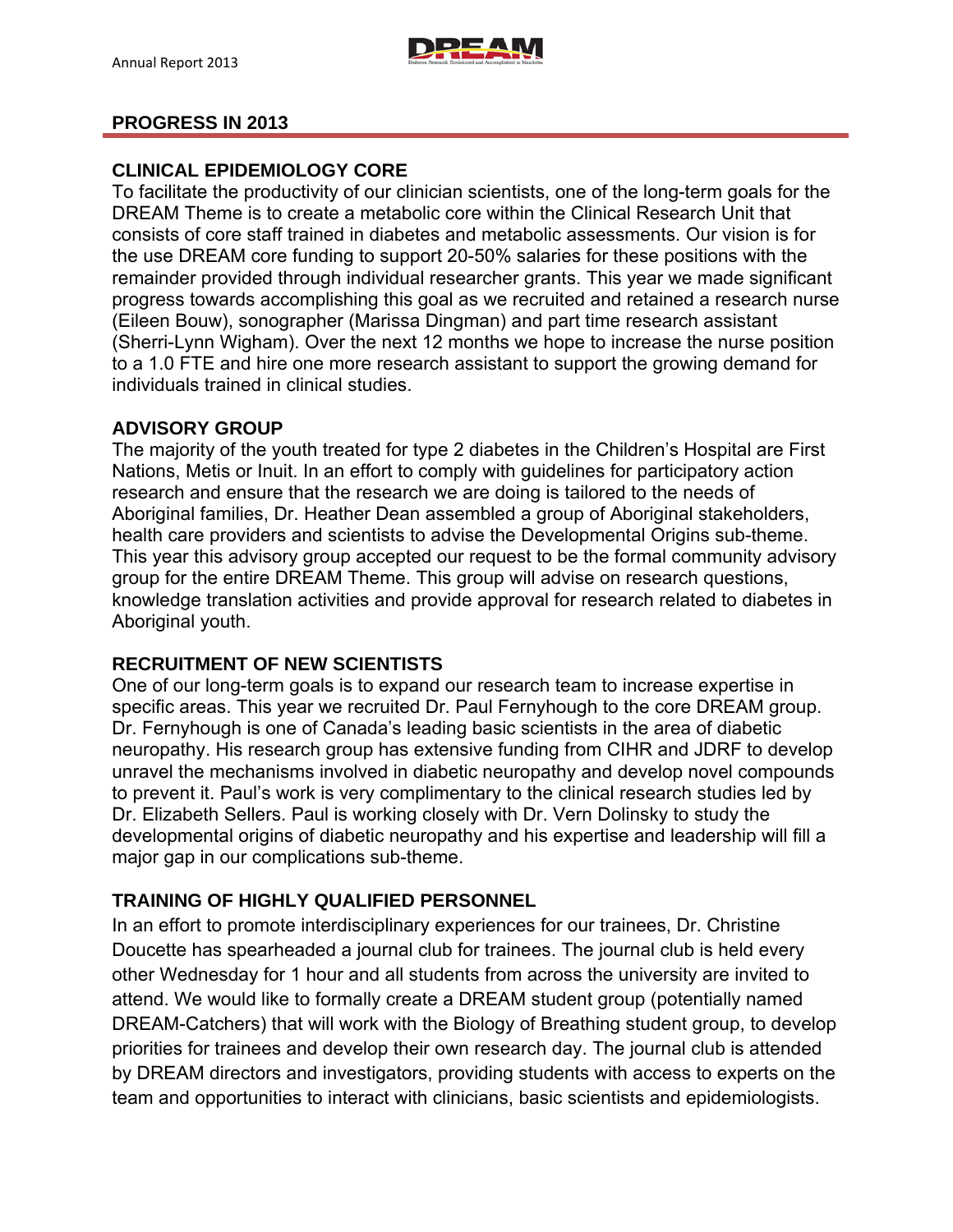## **CURRENT MEMBERSHIP**

| Dr. Grant Hatch  | Co-Director, DREAM, Professor Pharmacology and<br>Therapeutics, Biochemistry and Medical Genetics |
|------------------|---------------------------------------------------------------------------------------------------|
| Dr. Jon McGavock | Co-Director, DREAM, Assistant Professor, Department of<br><b>Pediatrics and Child Health</b>      |

| Dr. Tom Blydt-Hansen       | Associate Professor, Pediatric Nephrologist          |  |  |
|----------------------------|------------------------------------------------------|--|--|
| Dr. Alison Dart            | Assistant Professor, Pediatric Nephrologist          |  |  |
| Dr. Jim Davie              | Professor, Scientific Director, MICB                 |  |  |
| Dr. Heather Dean           | Professor, Pediatric Endocrinologist                 |  |  |
| Dr. Vern Dolinsky          | Assistant Professor, Department of Pharmacology and  |  |  |
|                            | <b>Therapeutics</b>                                  |  |  |
| Dr. Christine Doucette     | Assistant Professor, Department of Physiology        |  |  |
| Dr. Paul Fernyhough        | Professor, Pharmacology / Neurodegenerative Diseases |  |  |
| Dr. Joe Gordon             | Assistant Professor, Faculty of Nursing              |  |  |
| Dr. Elizabeth Sellers      | Associate Professor, Pediatric Endocrinologist       |  |  |
| Dr. Geert tJong            | Clinical Pharmacologist, Medical Leader, CRU         |  |  |
| Dr. Brandy Wicklow         | Assistant Professor, Pediatric Endocrinologist       |  |  |
| Dr. Kristy Wittmeier       | Physiotherapist,                                     |  |  |
| <b>Non Faculty Members</b> |                                                      |  |  |
| Erika Bloomfield           | <b>Research Coordinator</b>                          |  |  |
| Eileen Bouw                | <b>Research Nurse</b>                                |  |  |

#### **INFRASTRUCTURE**

Each member of DREAM has his/her independent research program and is expected to secure extramural funding and other infrastructural support to conduct his/her research studies. DREAM is designed to support core staff, facilities and equipment for research related to type 2 diabetes carried out by core members. DREAM also serves as a communal resource to support the research activities of ancillary members, the University of Manitoba and other institutions. The various scientific programs of DREAM also serve as catalysts to facilitate research collaboration and exchange of expertise between members internal and external to the University.

#### **MANAGEMENT OF DREAM AND BUSINESS MEETINGS**

The DREAM Theme conducts monthly scientific and business meetings with all core members. The Management Committee of the DREAM, consisting of Drs. Hatch and McGavock, and sub theme leaders are responsible for the general operation of DREAM. The day-to-day operation of DREAM is currently carried out by the theme codirectors and the DREAM coordinator, Erika Bloomfield.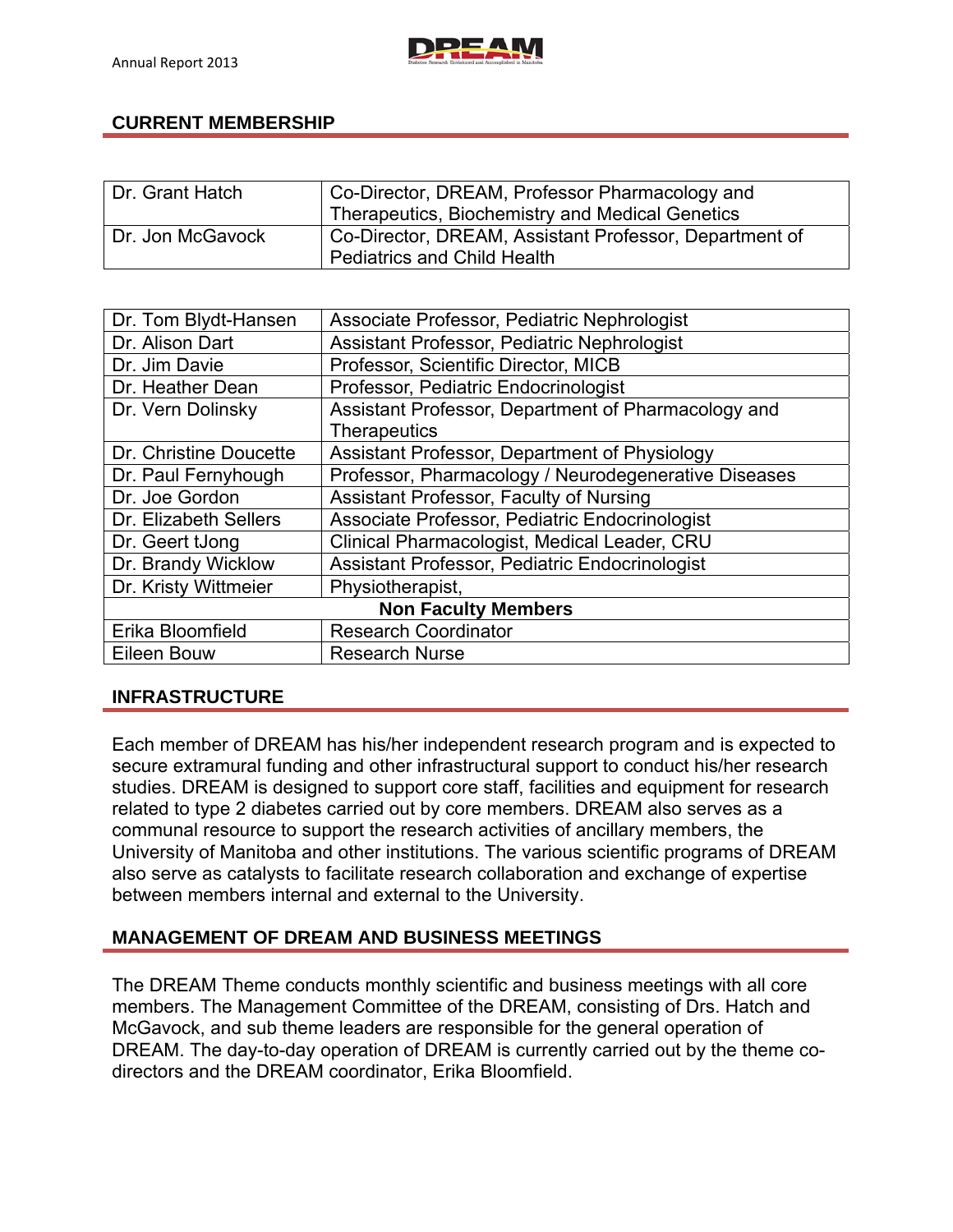

## **RESEARCH SUPPORT**

Support for development of DREAM was based initially on a \$675,000 investment (2012- 2014) provided by the Manitoba Institute of Child Health (MICH).

\$175,000 in 2012 \$250,000 in 2013 \$250,000 in 2014

Each member of DREAM has his/her own departmental affiliation, research laboratory, research grants and research personnel to support his/her research program. Research support currently held by members of DREAM includes grants from:

- Canadian Institutes of Health Research (CIHR)
- Canadian Cancer Society
- Heart and Stroke Foundation of Canada
- Canadian Foundation for Innovation (CFI)
- Canadian Diabetes Association (CDA)
- Manitoba Health Research Council (MHRC)
- Lawson Foundation
- NSERC

Collectively, theme members secured 24 operating, equipment and salary wards totalling over \$9 million in research funding (>\$3 million annually) in 2013 (see attached table below). Initial Sub-theme seed grant funding (~\$120,000) offered to theme members from the 2013 proposal were leveraged and led to 7 successful grant applications totalling ~\$1.2 million. Dr. Jon McGavock and Dr. Vern Dolinsky (\$242,000/3yrs) secured a 3 year award from the Heart and Stoke Foundation of Canada. Dr Vern Dolinsky secured an MHRC establishment grant (\$100,000 /3 years), Dr. Joe Gordon secured 3 operating grants and Dr. McGavock secured 2 CIHR grants.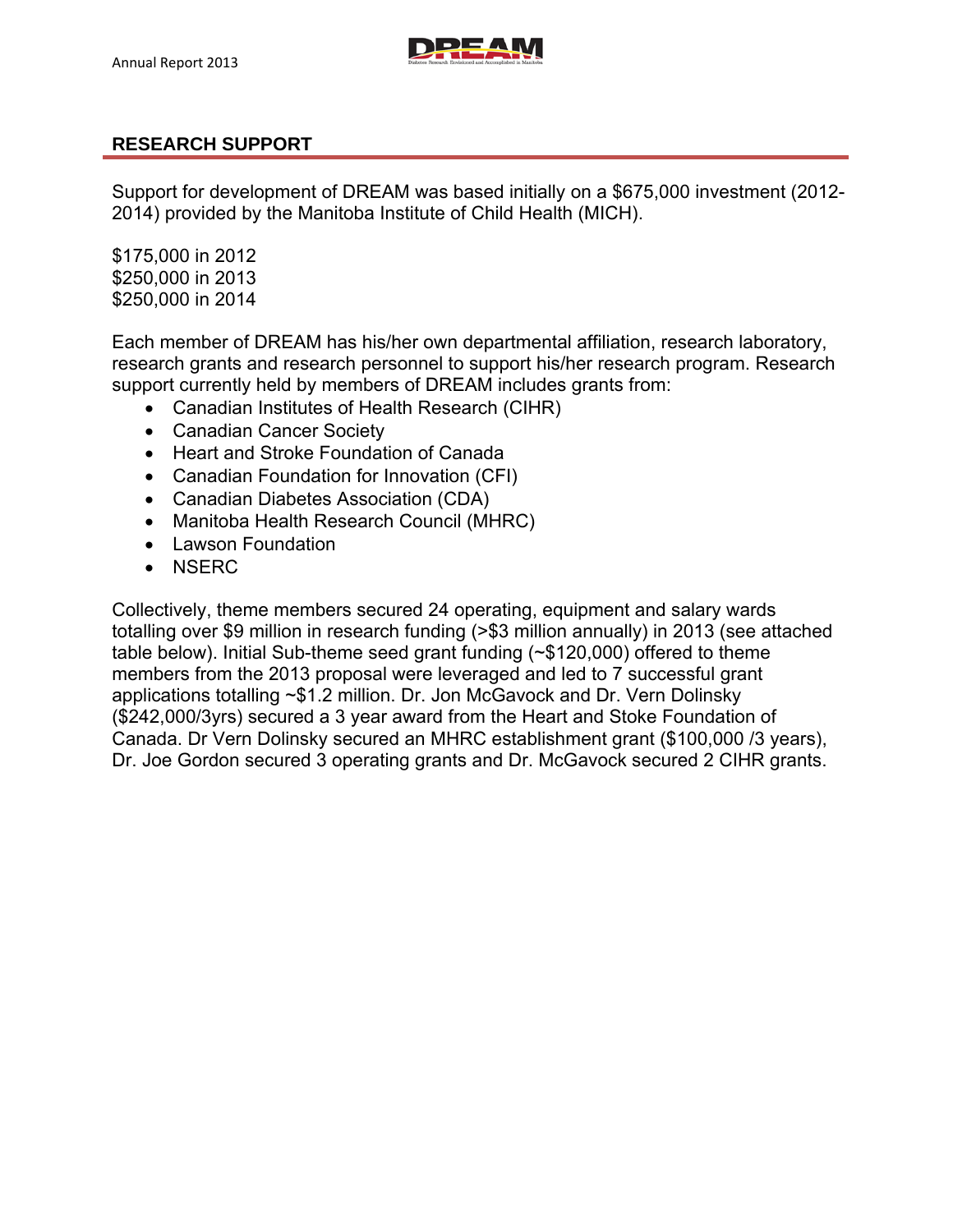

# **CORE EQUIPMENT AND INFRASTRUCTUT**

#### Core Equipment used by researchers -Spectrophotometer -basic light microscope -dissecting microscope -electrophoresis equipment -microcentrifuge -waterbath -homogenizer -Scintillation Counter -Seahorse XF analyzer -Gas Chromatograph -Ultracentrifuge -High Speed Centrifuge -Real Time PCR Unit -Thin Layer Chromatography Units -Fluorescent Microscope -Laminar Flow Hood -Fume Hood -Cell culture biosafety cabinet and incubator -Sorvall centrifuge -AB bioscience real-time thermocycler -Next Generation sequencing platform and equipment Research Techniques used; -Immunoblotting -Gene expression (quantitative PCR) -molecular biology (plasmid purification/transfection) -tissue culture -protein purification -histology -immunohistochemistry -immunofluorescence -animal work (rodent- GTT/ITT etc) -in vivo ultrasound imaging (echocardiography) -Molecular cloning -Mammalian cell culture, including skeletal, cardiac, and vascular smooth muscle cells -Real-time PCR -Western blots -Fluorescence and confocal microscopy, include mitochondrial morphology, vital dyes, -immunofluorescence, protein trafficking -Absorbance- and fluorescence-based plater reader assays, including cell viability assays -Promoter-driven reporter assays

-Nanodrop

Clinical Epidemiology Core Non-Invasive Imaging Suite Body Composition: Dual X-Ray Absorptiometry Vascular Function: Atcor Sphygmocor CPVH System Cardiac Function: GE Vivid I Portable Ultrasound with EchoPac Software Heidelberg Corneal Confocal Microscopy 3-Tesla Magnetic Resonance Imaging and Spectroscopy (External sites) Research Nurse (0.5 FTE) Research Sonographer (0.25 FTE)

Exercise Physiology Core Parvomedics Metabolic Cart

 Monark 828 E Cycle Ergometer Noramco ST4600 Treadmill Actical accelerometers

Risk factor Monitoring Spacelabs ambulatory blood pressure monitors Iohexol-derived glomerular filtration rate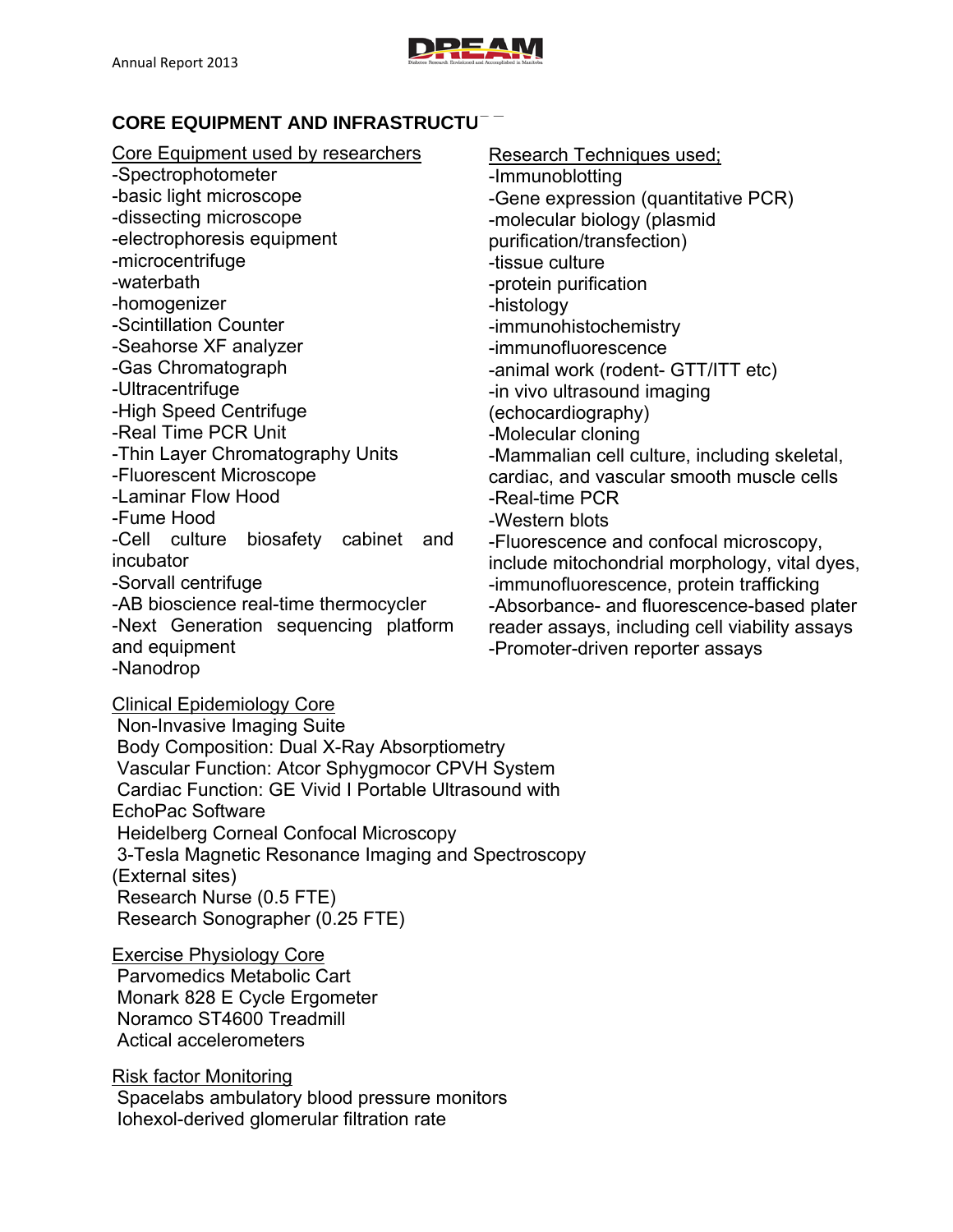## **SCIENTIFIC MEETINGS**

The DREAM Theme held its first Symposium on the role of Mitochondria in Health and Disease in November 2012. A brief report from that meeting was added to the 2012 annual report.

We have also attached feedback from the first symposium for the board to review.

The DREAM Theme will host its second annual Symposium on November 21, 2013 entitled: Interventions to Prevent and Treat Type 2 Diabetes. Please see attached program.

The keynote speakers at the symposium include:

- Dr. Bruce Verchere, University of British Columbia
- Dr. Phil Zeitler, University of Colorado
- Dr. Patrick Schrauwen, Maastricht University

Local speakers include:

- Dr. Peter Jones
- Dr. Jon McGavock
- Dr. Paul Fernyhough
- Hana Vakili
- Dr. Vern Dolinsky
- Dr. Harold Aukema

#### **REPORT OF EXPENDITURES**

The DREAM Theme reports to MICH with its yearly expenditure. An account at MICH has been set up by through Nichola Wigle for this purpose. Drs. Hatch and McGavock have signing authority on this account. These funds have been used exclusively for the research activities of DREAM.

#### **COLLABORATIONS AND NETWORKING**

DREAM has begun to develop active collaborations with other research groups within the Faculty of Medicine and colleagues elsewhere.

#### **OTHER ACTIVITIES**

Dr. Heather Dean has established a Community Advisory Panel (CAP) under the DREAM subtheme of DOHaD Developmental Origins of Health and Disease. The CAP was established to provide community stakeholders with information on the activities of DREAM and to provide DREAM with a CAP as an essential component of CIHR's Strategy for Patient Oriented Research (SPOR) Network.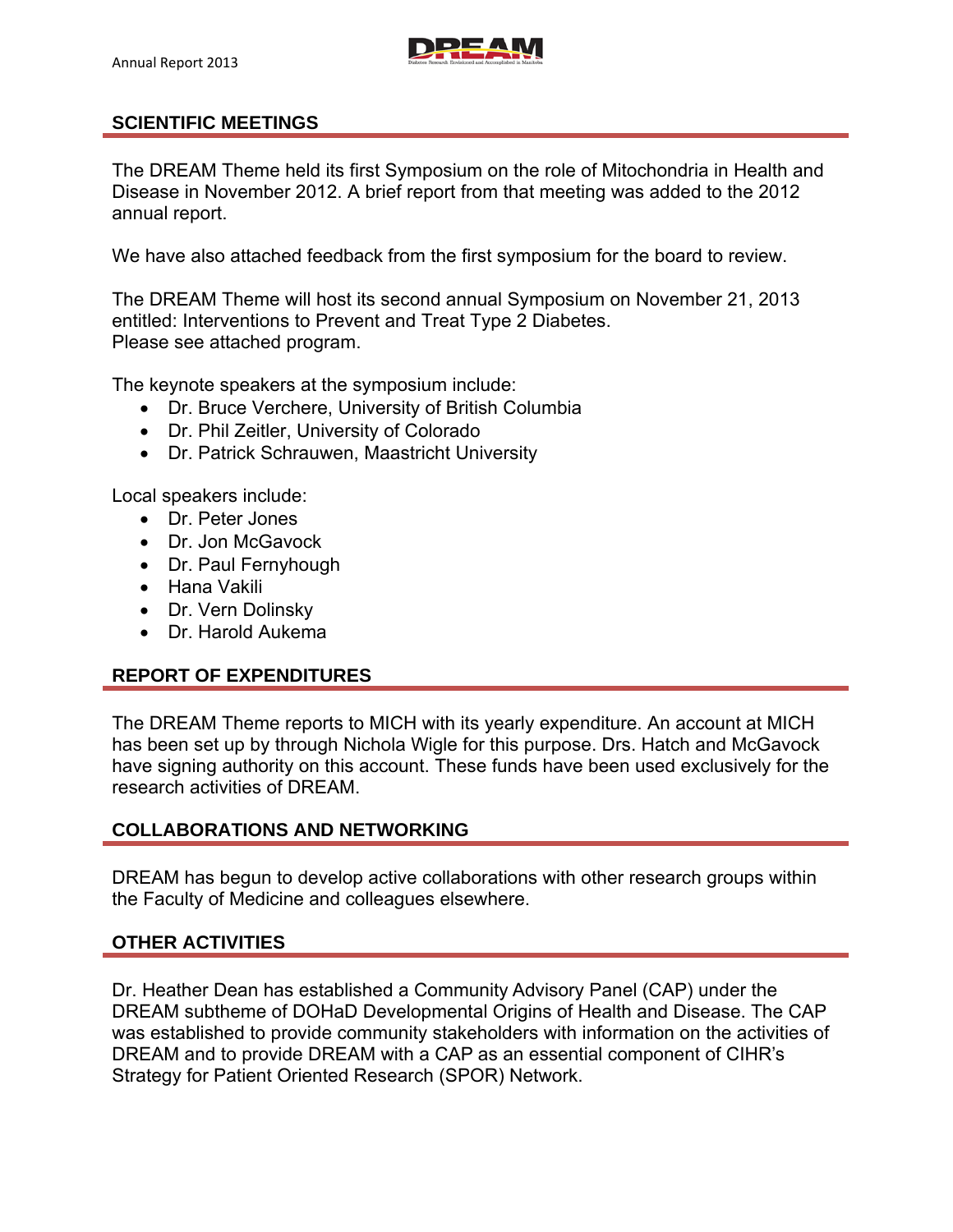

## **FINANCIAL PROGRESS REPORT**

Expenditures in 2013 were very close to the projected budget, submitted to the board in 2012. Slight modifications included the purchase of a large piece of equipment to study diabetes-related neuropathy using funds that were set aside for equipment maintenance and the symposium. Costs for the symposium were taking from the core budget and from a small grant awarded to DREAM from Jim Davie. The majority of the budget was spent on core staff including research assistants, nurses and a sonographer. Seed grant funding was provided to each sub-theme and separate reports will be completed by sub-theme leaders and submitted at a later date.

## **Projected Budget Actual Actual** Year 2013 Year 2013 **REVENUES**  MICH/CHF \$249,400.00 \$250,000.00 \$250,000.00 **Total Revenues EXPENDITURES**  Salaries: Research Co-ordinator **6 and 10** and 1000.00 \$ 6,000.00 \$ 6,000.00 \$ 6,000.00 \$ 6,000.00 \$ 6,000.00 \$ 6,000.00 \$ Nursing Support **\$ 7,000.00** Imaging Technician **by the Contract of Contract Contract Contract Contract Contract Contract Contract Contract Contract Contract Contract Contract Contract Contract Contract Contract Contract Contract Contract Contract Con** Research Support - Clinical **\$ 19,000.00** \$ 19,000.00 Research Assistant - Basic \$ 70,000.00 \$ 30,000.00 **Research Assistant - Mitochondial Platform\*\*** 1997 1997 1998 15,000.00 **Symposium**  $\frac{1}{3}$  **6,500.00 Seahorse\*\*** \$ 11,500.00 **TOTAL \$ 100,000.00**  Small Grant Small Grant (DT-SM13-01) Small Grant (DT-SM13-02) Small Grant (DT-SM13-03) Operating Grant Development Grant (DT-DV13-01) \$ 40,000.00 \$ 40,000.00 Development Grant (DT-DV13-02) \$ 40,000.00 \$ 25,000.00 Development Grant (DT-DV13-03) \$ 40,000.00 \$ 40,000.00  **Hold over for Resveratrol Trial\*\* 8 15,000.00 \$ 15,000.00 TOTAL \$ 120,000.00**  Project Costs: Administration:  $$ 10,000.00$   $$ 10,000.00$ Monthly meetings  $\qquad \qquad \qquad$   $\qquad \qquad$   $\qquad \qquad$   $\qquad \qquad$   $\qquad \qquad$   $\qquad \qquad$   $\qquad \qquad$   $\qquad \qquad$   $\qquad \qquad$   $\qquad \qquad$   $\qquad \qquad$   $\qquad \qquad$   $\qquad$   $\qquad \qquad$   $\qquad \qquad$   $\qquad \qquad$   $\qquad \qquad$   $\qquad \qquad$   $\qquad \qquad$   $\qquad \qquad$   $\qquad \qquad$   $\qquad \qquad$   $\qquad \q$  Annual Symposium: \$ 7,000.00 \$ - Equipment Equipment Maintenance  $\qquad \qquad$  \$ 10,000.00  $\qquad \qquad$  \$ **Equipment Purchase\*\* - Animal Neuropathy Equip 1999 120.000.00**  \$ 20,000.00

**Total Expenses \$ 249,400.00 \$ 250,000.00** 

#### **DREAM Budget Report 2013**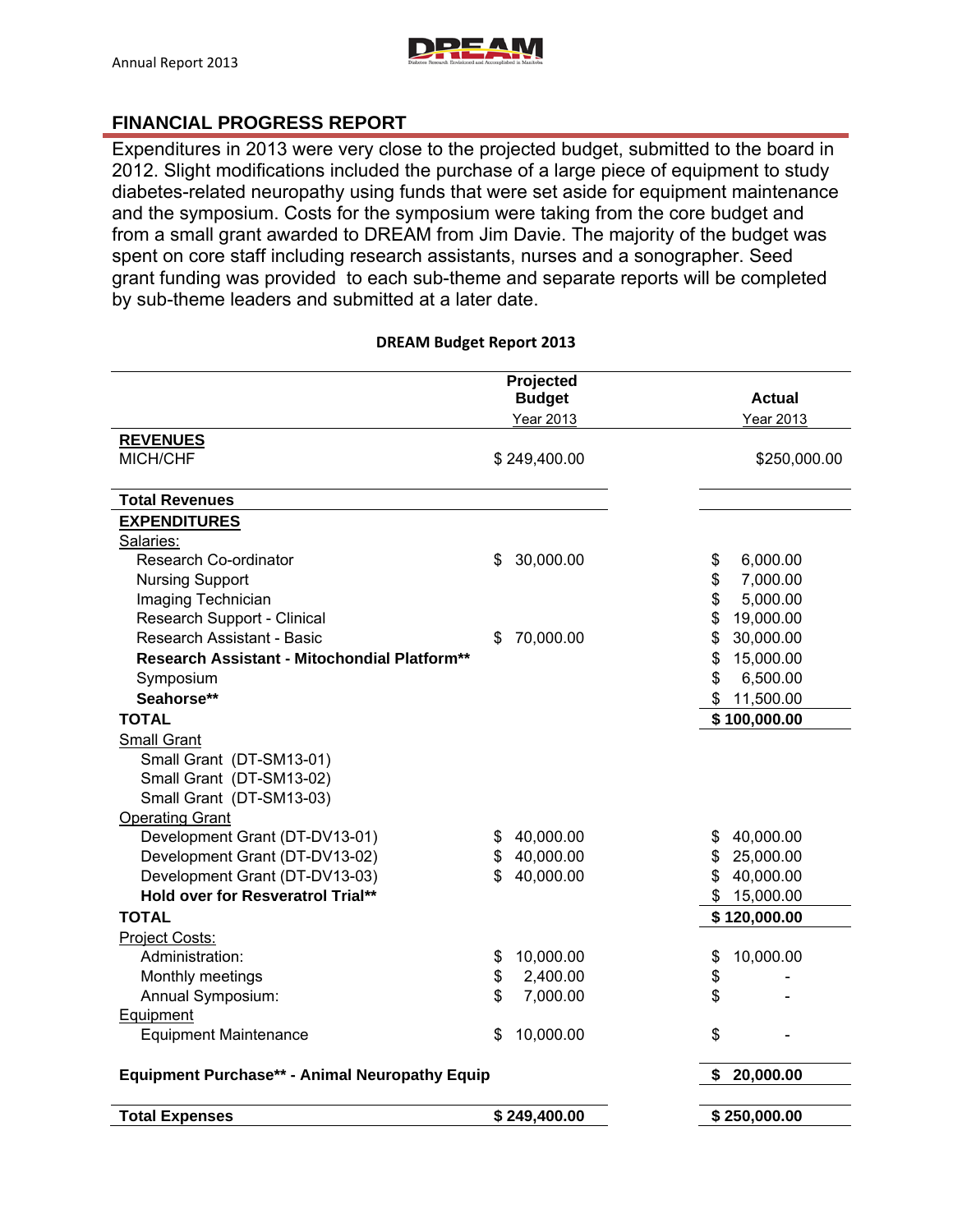

#### **2014 BUDGET**

The budget structure for 2014 is identical to that of 2012 and 2013 with some minor modifications to the allotment of funds within each area. With the purchase of the seahorse in 2013, we would like to contribute to the salary for a full-time technician to operate and maintain the equipment. We will also provide slightly less support for key positions within the theme, but invest in more core staff. Similar to 2013, core staff will include a clinical research nurse, sonographer and DREAM theme coordinator. In 2014 however we will also contribute to staff for new investigators working on pre-clinical studies and the iCARE cohort. We will also continue to provide small seed grants for pilot data and host a third DREAM symposium.

| <b>Expenditure</b>            | <b>Unit Cost</b> | #/year        | <b>Total</b> |
|-------------------------------|------------------|---------------|--------------|
| 1. OPERATING                  |                  |               |              |
| Research Coordinator          | \$60,000.00      | 0.4           | \$25,000.00  |
| Nursing and imaging tech      | \$100,000.00     | 0.2           | \$20,000.00  |
| <b>RA Mitochondrial</b>       | \$70,000.00      | 0.5           | \$35,000.00  |
| <b>RA Basic Science</b>       | \$80,000.00      | 0.5           | \$40,000.00  |
| RA iCare                      | \$60,000.00      | 0.3           | \$20,000.00  |
| Sub-Total                     |                  |               | \$140,000.00 |
|                               |                  |               |              |
| *2. Developmental             |                  |               |              |
| <b>Operating Grants</b>       | \$30,000.00      | 3             | \$90,000.00  |
|                               |                  |               |              |
|                               |                  |               |              |
| 3. MEETINGS                   |                  |               |              |
| Annual symposium              | \$7,400.00       | 1             | \$7,400.00   |
| Monthly meetings              | \$200.00         | 12            | \$2,400.00   |
| Sub-Total                     |                  |               | \$10,000.00  |
| 4. ADMINISTRATION             |                  |               |              |
| Group leader stipends         | \$5,000.00       | $\mathcal{P}$ | \$10,000.00  |
| Sub-Total                     |                  |               |              |
|                               |                  |               | \$10,000.00  |
| <b>CORE STAFF/MAINTENANCE</b> |                  |               | \$140,000.00 |
| <b>SMALL GRANTS</b>           |                  |               | \$90,000.00  |
| <b>MEETINGS</b>               |                  |               | \$10,000.00  |
| <b>ADMINISTRATION</b>         |                  |               | \$10,000.00  |
| <b>TOTAL REQUEST</b>          |                  |               | \$250,000.00 |
|                               |                  |               |              |

#### **Budget Proposal for DREAM for 2014**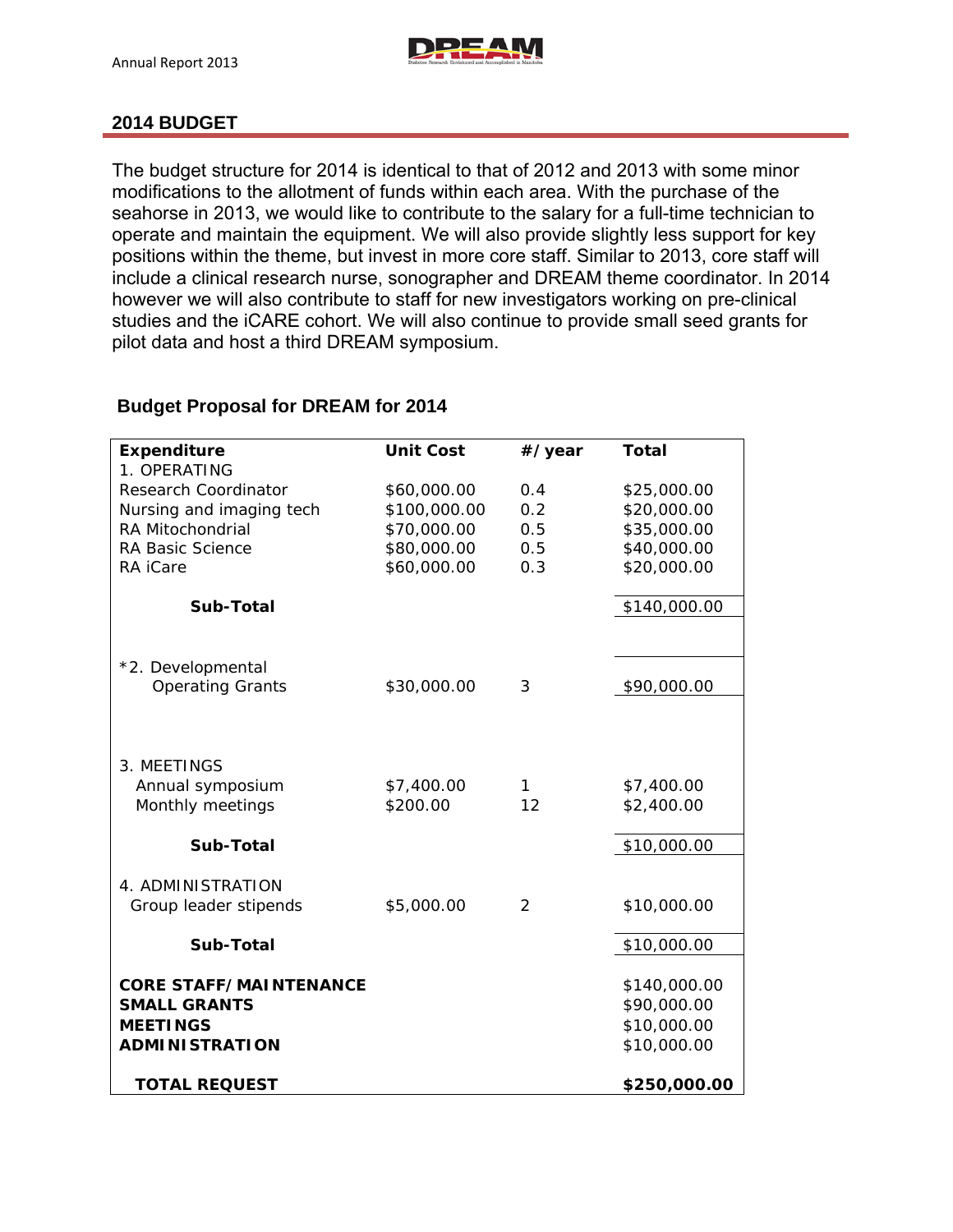

## **PRODUCTIVITY**

#### **Total Extramural Funding Secured in 2012 = \$4,007,320**

#### **Total Extramural Funding Secured in 2013 = \$9,138,770**

| <b>Member</b>        | <b>Agency</b>            | <b>Amount</b> | <b>Duration</b> | <b>Funding/yr</b> | <b>Type</b>            |
|----------------------|--------------------------|---------------|-----------------|-------------------|------------------------|
| Blydt-Hansen, Co-l** | <b>CIHR</b>              | \$14,270,000  | 2013-2018       | \$2,854,000       | Program Grant          |
| Blydt-Hansen, Co-PI  | Transplant               | \$26,500      | 2013-2014       |                   | Operating              |
|                      | Manitoba-Ped.            |               |                 |                   |                        |
|                      | Kidney Program           |               |                 |                   |                        |
| Dart, PI             | <b>MMSF</b>              | \$20,000      | 2013            | \$20,000          | Operating              |
| Dart/McGavock Co-PIs | <b>CIHR</b>              | \$25,000      | 2013-2014       | \$25,000          | Meetings               |
| Davie, PI            | <b>CIHR</b>              | \$100,000     | 2013            | \$100,000         | Catalyst               |
| Davie, PI            | <b>CIHR</b>              | \$1,372,800   | 2013-2018       | \$274,560         | <b>Team Grant</b>      |
| McGavock/            | Heart & Stroke           | \$227,668     | 2013-16         | \$75,890          | Operating              |
| Dolinsky Co-PI       | Foundation               |               |                 |                   |                        |
| Dolinsky, PI         | <b>MHRC</b>              | 100,000       | 2013-2016       | \$33,333          | Establishment          |
| Dolinsky, PI         | <b>CFI</b>               | \$583,595     |                 |                   | Infrastructure         |
| Doucette, PI         | Thorlakson               | \$29,950      | 2013-2014       | \$29,950          |                        |
|                      | <b>Foundation Fund</b>   |               |                 |                   |                        |
| Fernyhough, PI       | <b>CIHR</b>              | \$943,639     | 2013-2018       | \$188,728         | Operating              |
| Fernyhough, Co-PI    | <b>NIHR</b>              | \$1,785,000   | 2013-2018       | \$357,000         | Operating              |
| Fernyhough, Co-PI    | <b>CIHR</b>              | \$611,905     | 2013-2018       | \$122,381         | Operating              |
| Gordon, PI           | <b>NSERC</b>             | \$160,000     | 2013-2017       | \$40,000          | <b>Discovery Grant</b> |
| Gordon, PI           | MMSF/MICH                | \$20,000      | 2013            | \$20,000          | Operating              |
| Gordon, PI           | U of M                   | \$7,500       | 2013            | \$7,500           | Operating              |
| Hatch PI             | CRC                      | \$1,400,000   | 2013-2020       | \$200,000         | Research Chair         |
| McGavock, Co-PI      | <b>CIHR</b>              | \$455,000     | 2013-2016       | \$151,666         | Operating              |
| McGavock, Co-PI      | <b>CIHR</b>              | \$322,000     | 2013-2015       | \$161,000         | <b>RPP</b>             |
| McGavock Co-I        | <b>CIHR</b>              | \$895,000     | 2013-2016       | \$298,333         | Operating              |
| Sellers, PI          | <b>MICH</b>              | \$39,437      | 2013            | \$39,437          | Operating              |
| Wittmeier, Co-Pl**   | <b>CIHR</b>              | \$20,000,000  | 2013-2018       | \$4,000,000       | <b>Support Unit</b>    |
|                      |                          |               |                 |                   | Funding                |
| Wittmeier, PI        | <b>HSC Allied Health</b> | \$10,289.51   | 2013-2014       | \$5,144.76        | Operating              |
|                      | Research                 |               |                 |                   |                        |
| Wittmeier, PI        | School of Med            | \$3,486       | 2013            | \$3,486           | Operating              |
|                      | Rehab Endowment          |               |                 |                   |                        |
|                      | Fund                     |               |                 |                   |                        |
| <b>TOTALS</b>        | <b>GRANTS</b>            | <b>AMOUNT</b> |                 | <b>AMOUNT/YR</b>  |                        |
| 2012                 | 17                       | \$4,007,320   |                 | \$1,117,000       |                        |
| 2013                 | $\overline{24}$          | \$9,138,770   |                 | \$3,046,257       |                        |

**\*\* Programmatic funding, unrelated to DREAM secured by members of the team are not included when calculating the annual summary of funds** 

**Total Publications in 2012 = 74** 

**Total Publications in 2013 = 90**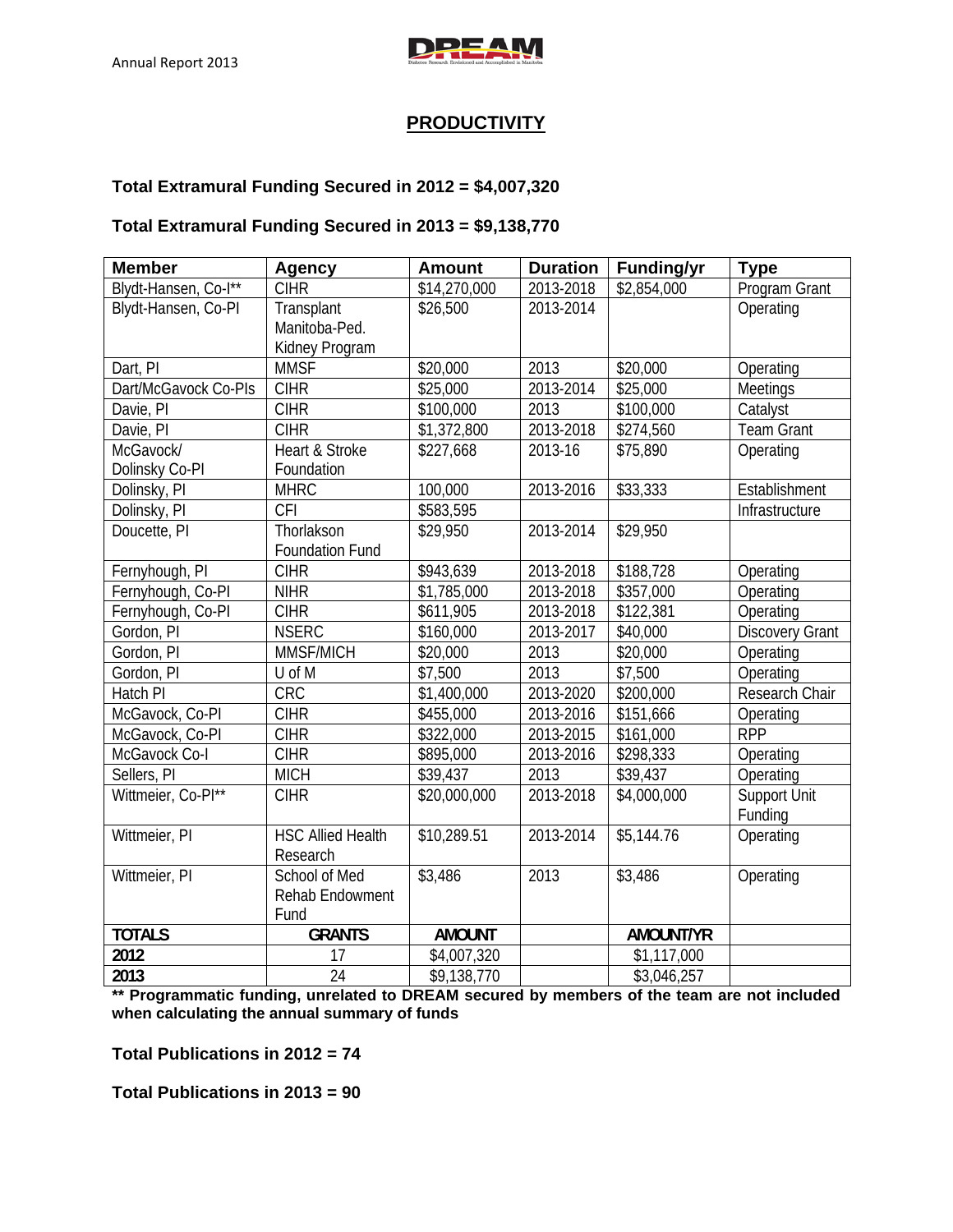

## **Publications**

## **Blydt-Hansen, Tom (7)**

1. Furth S,Ng D, Hidalgo G, Warady B, Moxey-Mims M, Blydt-Hansen T, Minnick MG, Munoz A. "Income Level and Kidney Disease Severity and Progression Among Children With CKD: A Report From the Chronic Kidney Disease in Children (CKiD) Study". 2013. In Press.

2. Phan V, Blydt-Hansen T, Feber J, STOPP consortion. Skeletal findings in the first 12 months following initiation of glucocorticoid therapy for pediatric nephrotic syndrome. Jul 2013. In Press.

3. Samuel S, Morgan CJ, Martin B, Mammen C, Dart AB, Manns BJ, Alexander RT, Erickson RL, Grisaru S,Wade AW, Blydt-Hansen TD, Feber J, Arora S, Licht C, Zappitelli M. Substantial practice variation exists in Canada in the management of childhood nephrotic syndrome. May 1, 2013. In Press.

4. Wiebe C, Pochinco D, Blydt-Hansen T, Ho J, Birk P, Karpinski M, Goldberg A, Storsley L, Gibson I, Rush D, Nickerson P. Class II HLA Epitope Matching - A strategy to minimize de novo donor specific antibody devolopment and improve outcomes. In Press.

5. Caligiuri S, Dunthorn K, Gauthier J, Taylor C, Blydt-Hansen T, Zahradka P. "Dietary linoleic acid and 945;-linolenic acid differentially affect renal oxylipins and phospholipid fatty acids in diet-induced obese rats". Jun 26, 2013. In Press.

6. Lugase T, Achille M, Blydt-Hansen T, Clermont MJ, Geoffroy L, Legault L, Phan V, Bell LE. Assessment of Identity and Quality of Life in Diabetic and Renal Transplant Adolescents in Comparison to Healthy Adolescents. May 4, 2013.

7. Smith JM, Martz K, Blydt-Hansen TD. Pediatric kidney transplant practice patterns and outcome benchmarks, 1987–2010: A report of the North American Pediatric Renal Trials and Collaborative Studies. Pediatr Transplant. 2013 Jan 2. doi: 10.1111/petr.12034. [Epub ahead of print].

#### **Dart, Alison (6)**

1. Dart AB , Martens PJ , Rigatto C , Brownell MD , Dean HJ , Sellers EA, "Earlier onset of complications in youth with type 2 diabetes.", Diabetes care, PudMed ID: 24130346

2. Samuel S , Morgan CJ , Bitzan M , Mammen C , Dart AB , Manns BJ , Alexander RT , Erickson RL , Grisaru S , Wade AW , Blydt-Hansen T , Feber J , Arora S , Licht C , Zappitelli M, "Substantial practice variation exists in the management of childhood nephrotic syndrome.", Pediatric nephrology (Berlin,Germany) PubMed ID: 23917450

3. Mutter TC , Ruth CA , Dart AB, "Hydroxyethyl starch (HES) versus other fluid therapies: effects on kidney function.", The Cochrane database of systematic reviews, 7 PubMed ID: 23881659

4. Ho J , Dart A , Rigatto C, "Proteomics in acute kidney injury-current status and future promise.", Pediatric nephrology (Berlin, Germany). PubMed ID: 23595423

5. Sood, M, Manns, B, Dart,A, Hiebert, B, Komenda, P, Molzahn, A, Naimark,D Nessim, S, Rigatto, C, Soroka, S, Zappitelli, M, Tangri, N, "Geographical and regional variation in the use of peritoneal dialysis in Canada: A cohort study." Open Canadian Medical Association Journal (accepted)

6. Witt, S, Bullard, J, Dart AB, "Analysis of resistance patterns changes practice for children on peritoneal dialysis", Peritoneal Dialysis International (submitted)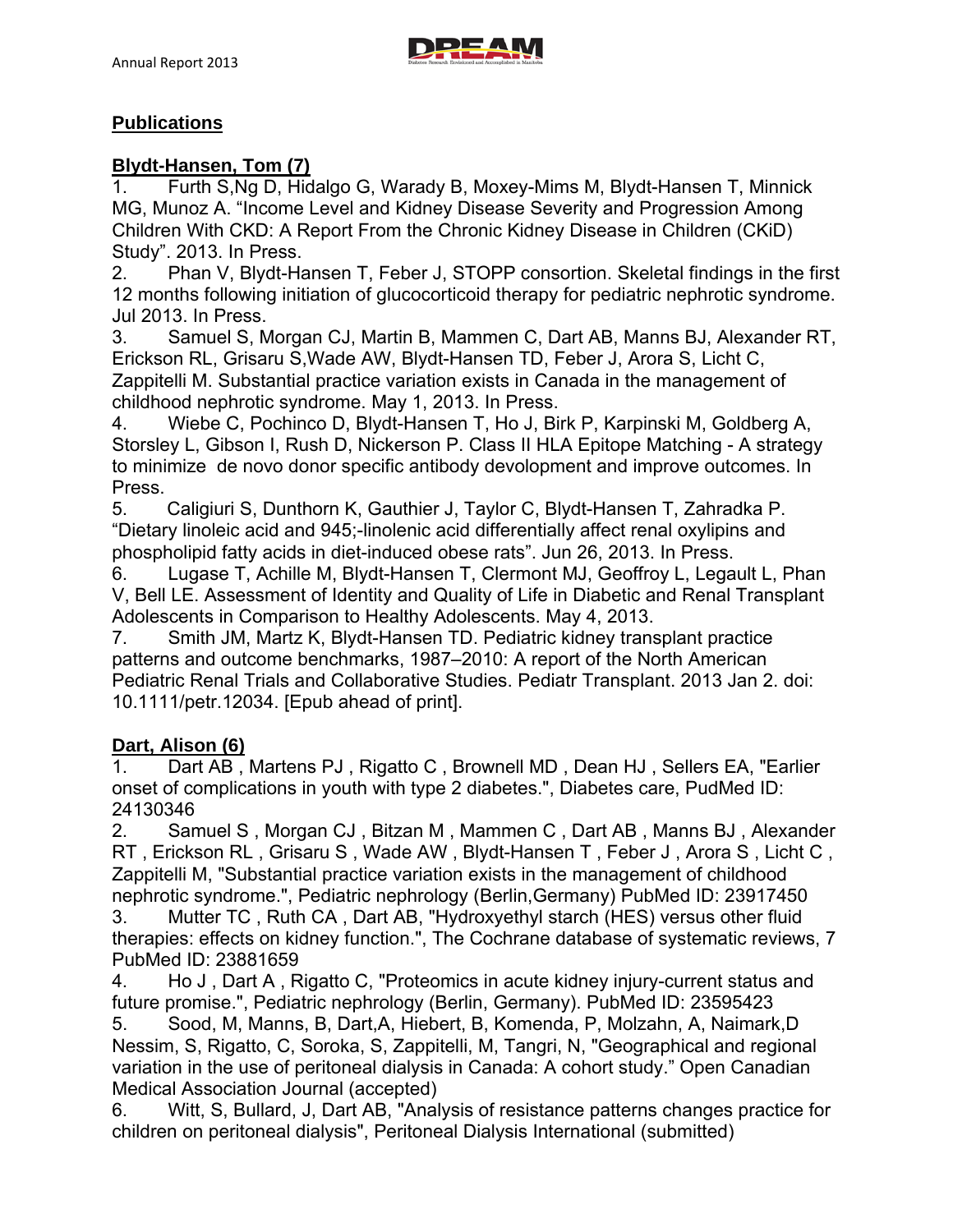

#### **Davie, Jim (10)**

1. Healy, S, Khan, P. and Davie, J.R. (2013) Immediate early response genes and cell transformation. Pharmacol Thers 137, 64-77.

2. Delcuve, G.P., Khan, D.H., and Davie, J.R. (2013) Targeting class I histone deacetylases in cancer therapy. Exp Opin Ther Targets 17, 29-41.

3. He, S., Khan, D.H., Winter, S., Seiser, C., and Davie, J.R. (2013) Dynamic distribution of HDAC1 and HDAC2 during mitosis: association with F-actin. J Cell Physiol 228, 1525-35.

4. Thompson, L.L., Guppy, B.J., Sawchuk, L., Davie, J.R., and McManus, K.J. (2013) Regulation of chromatin structure via histone post-translational modification and the link to carcinogenesis. Cancer and Metastasis Reviews in press.

5. Khan, P., Drobic, B., Pérez-Cadahía, B., Healy, S. and Davie, J.R. (2013) Mitogen- and stress-activated protein kinases 1 and 2 are required for maximal trefoil factor 1 induction. PLoS One 13;8(5):e63189.

6. Dilshad, K. and Davie, J.R. (2013) Histone deacetylase inhibitors block the nucleosomal response and induction of immediate early genes. FEBS Lett. 587, 1510-7.

7. Khan, D.S., He, S., Yu, J., Winter, S., Seiser, C. and Davie, J.R. (2013) Protein kinase CK2 regulates the dimerization of HDAC1 and HDAC2 during mitosis. J. Biol. Chem. 288, 16518-28.

8. Xu, W., Banerji, S., Davie, J.R., Kassie, F., Yee, D, and Kratzke, R. (2013) Yin Yang gene expression ratio signature for lung cancer prognosis. PLoS One 8(7):e68742.

9. Gang, H., Shaw, J., Dhingra, R., Davie, J.R., and Kirshenbaum, L.A. (2013) Epigenetic regulation of canonical TNFα pathway by HDAC1 determines survival of cardiac myocytes. Am J Physiol Heart Circ Physiol. 304, H1662-9

10. Khan, D.H., Gonzalez, C., Cooper, C., Sun, J.M., Chen, H.Y., Healy, S., Xu, W., Smith, K.T., Workman, J.L.,, Leygue, E., and Davie, J.R. (2013) RNA-dependent dynamic histone acetylation regulates MSL1 alternative splicing. Nucleic Acids Res., in press.

#### **Dean, Heather (9)**

1. Hui A, Ludwig S, Gardiner P, Sevenhuysen G, Dean H, Sellers E, Morris M, Bruce S, Murray R, Shen G. Exercise and Dietary Intervention During Pregnancy Results in Reduced Excessive Gestational Weight Gain. Obstet Gynecol (submitted).

2. Millar K, Sellers EAC, McGavock JM, Dean HJ. The Next Generation Cohort: Obesity and Type 2 Diabetes in Offspring of Parents with Pediatric-Onset Type 2 Diabetes. Developmental Origins of Health and Disease (submitted).

3. Israels SJ, McNicol HJ, Cognasse F, Sellers EAC, Dean HJ. Markers of Platelet Activation in Adolescents with Diabetes Mellitus. Diabetes Care (submitted).

4. Ball B, Sellers E, Wicklow B, Dean H. Diabetes Guidelines. Diabetes Guidelines. CMAJ 2013:

5. Eskiciouglu P., Halas J., Senechal M., Wood L., McKay E., Villeneuve S., Shen G., Dean H., McGavock J. The Aboriginal Youth Mentorship Program (AYMP): Peer mentoring for Type 2 Diabetes Prevention in First Nations children living in a northern isolated setting. (submitted).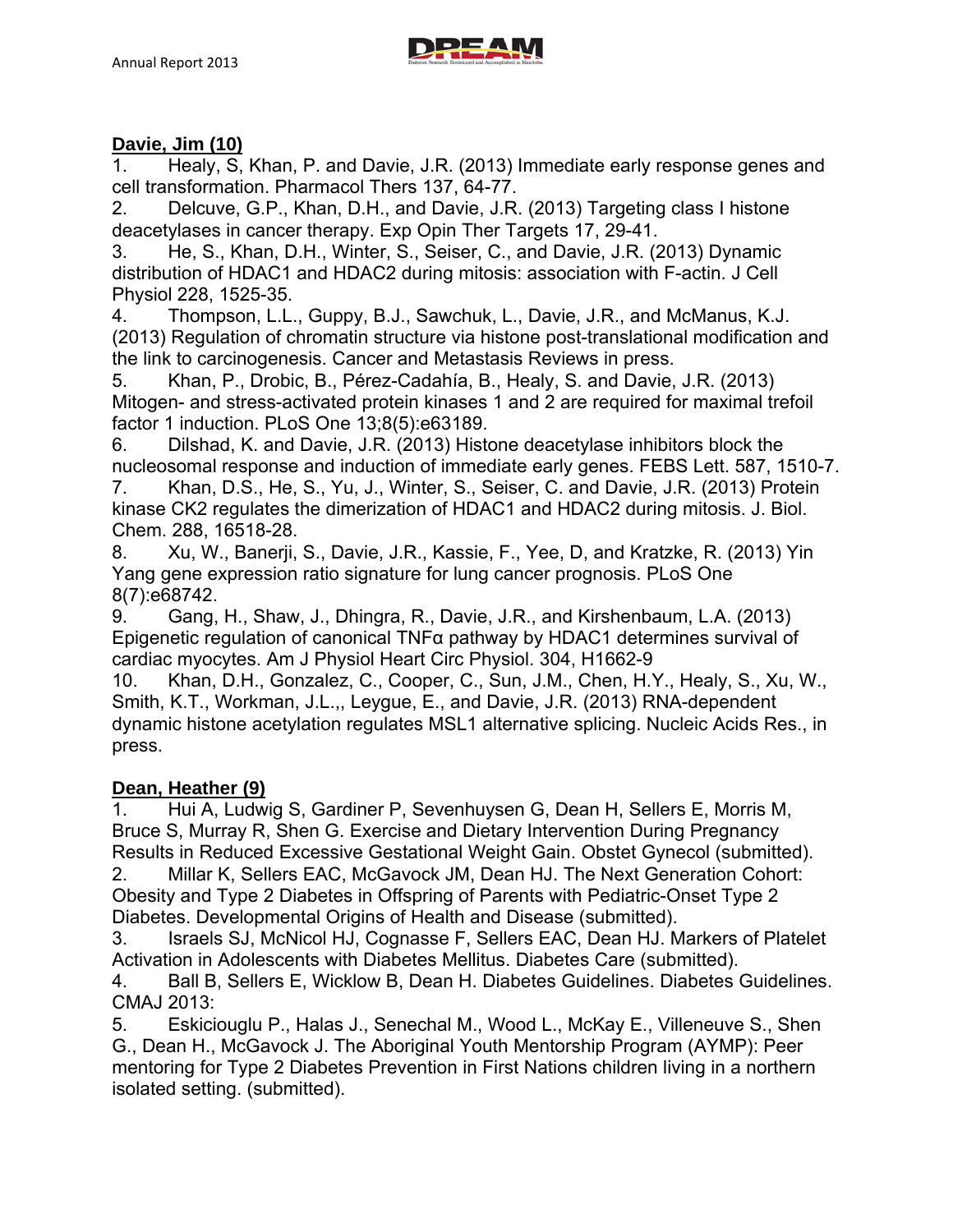

7. Dart A., Martens P., Rigatto C., Brownell M., Dean H., Sellers E. Earlier onset of complications in youth with type 2 diabetes. Diabetes Care (in press)

8. Rempel JD, Packiasamy J, Dean HJ, McGavock J, Janke A, Collister M, Wicklow B, Sellers EA.

Preliminary analysis of immune activation in early onset type 2 diabetes. Int J Circumpolar Health. 2013 Aug 5;72.

9. Sellers EA, Clark I, Tavakoli M, Dean HJ, McGavock J. Malik RA. "The acceptability and feasibility of corneal confocal microscopy to detect early diabetic neuropathy in children: a pilot study.", Diabetic medicine : a journal of the British Diabetic Association

# **Dolinsky, Vern (4)**

1. DOLINSKY, V. W., Rogan, K.J., Sung, M.M., Zordoky, B.N., Haykowsky, M.J., Young, M.E., Jones, L.W. and Dyck, J.R.B. Both aerobic exercise and resveratrol supplementation attenuate doxorubicin-induced cardiac injury in mice. Am. J. Physiol. Endo. Metab. (2013) 305: E243-253.

2. DOLINSKY V.W., Chakrabarti, S., Pereira, T.J., Oka, T., Levasseur, J., Beker, D., Zordoky, B.N., Morton, J.S., Nagendran, J., Lopaschuk, G.D., Davidge, S.T. and Dyck, J.R.B. Resveratrol prevents hypertension and cardiac hypertrophy in hypertensive rodents. Biochim. Biophys. Acta (2013) 1832: 1723-1733.

3. Bosse, J., Lin, H., Sloan, C., Zhang, Q.-J., Abel, E.D., Pereira, T.J., DOLINSKY V.W., Symons, J.D. and Jalili, T. A low carbohydrate – high fat diet reduces blood pressure in spontaneously hypertensive rats without deleterious changes in insulin resistance. Am. J. Physiol. Heart Circ. Physiol. (2013) 304: H1733-1742.

4. Lauzier, B., Vaillant, F., Merlen, C., Gelinas, R., Bouchard, B., Daneault, C., Robillard Frayne, I., Allen, B., Labarthe, F., DOLINSKY, V., Dyck, J.R., Chatham, J.C. and DesRosiers C. Metabolic effects of glutamine on the heart: Anaplerosis versus the hexosamine biosynthetic pathway. J. Mol. Cell Cardiol. (2013) 55: 92-100.

# **Doucette, Christine (2)**

1. Allister EM , Robson-Doucette CA , Prentice KJ , Hardy AB , Sultan S , Gaisano HY , Kong D , Gilon P , Herrera PL , Lowell BB , Wheeler MB, "UCP2 Regulates the Glucagon Response to Fasting and Starvation.", Diabetes, 62(5)

2. Mailloux RJ , Fu A , Robson-Doucette C , Allister EM , Wheeler MB , Screaton R , Harper ME, "Glutathionylation state of uncoupling protein-2 and the control of glucosestimulated insulin secretion.", The Journal of biological chemistry,287(47)

# **Fernyhough, Paul (6)**

1. \*Saleh, A., Roy Chowdhury, S.K., Smith, D. R., Balakrishnan, S., Tessler, L., Martens, C., Morrow, D., Frizzi, K., Calcutt, N.A. and P. Fernyhough (2013). Ciliary neurotrophic factor activates NF-B to enhance mitochondrial bioenergetics and prevent neuropathy in sensory neurons of streptozotocin-induced diabetic rodents. Neuropharmacology. 65, 65-73. (if, 4.81)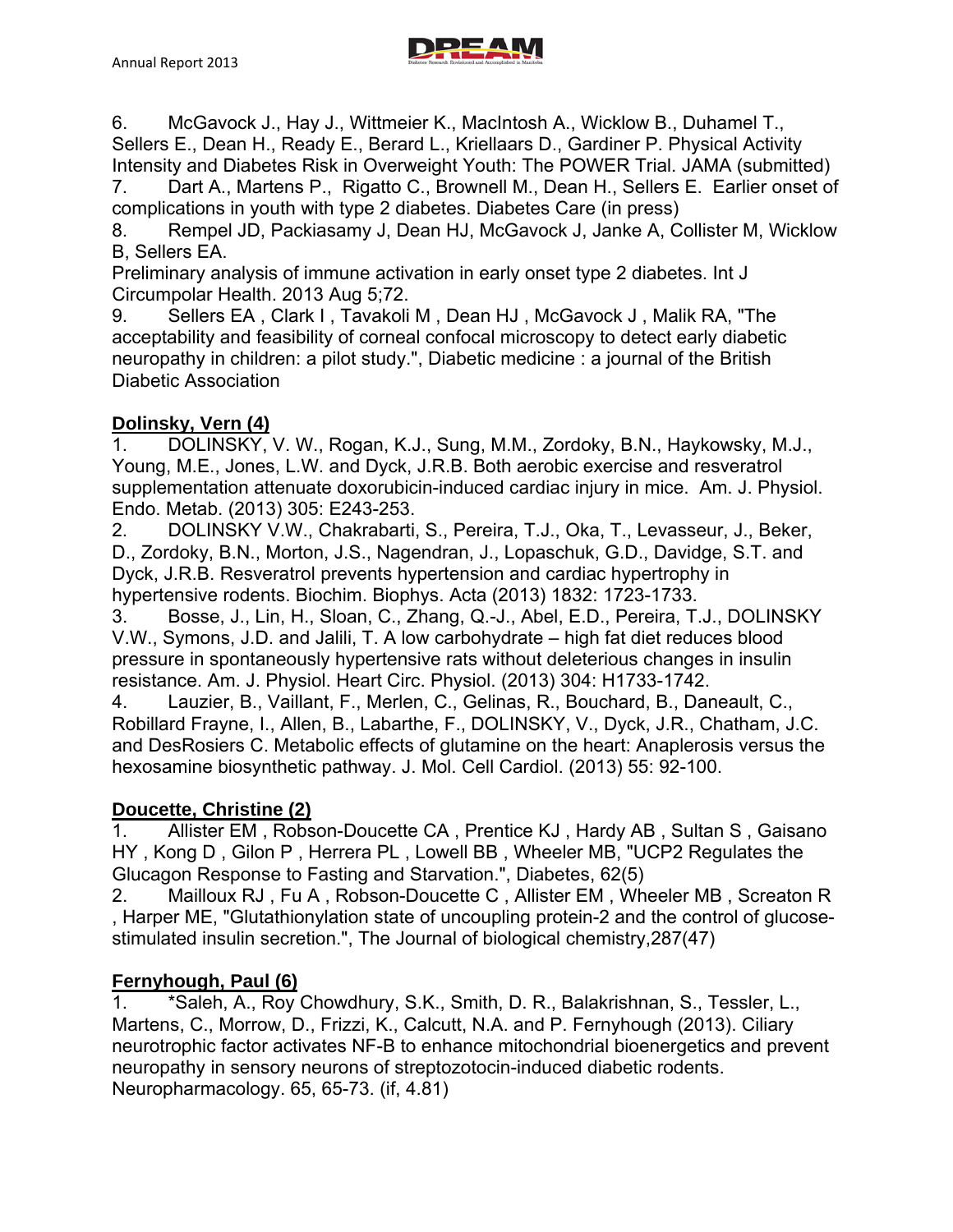

of NeuroVirology. In Press. 3. \*Saleh, A., Smith, D.R., Tessler, L., Martens, C., Mateo, A.R., Schartner, E., Van Der Ploeg, R., Toth, C., Zochodne, D.W. and P. Fernyhough (2013). Receptor for advanced glycation end-products (RAGE) activates divergent signaling pathways to augment neurite outgrowth of adult sensory neurons. Experimental Neurology. 249, 149-159. (if, 4.7)

4. Purohit, M.K., Vanampalli, C., Hadimani, M., Van der Ploeg, R., Morrow, D., Arballo, V., Frizzi,

K.E., Calcutt, N.A., Fernyhough, P. and L.P. Kotra (2013). Guaifenesin derivatives promote neurite outgrowth and protect diabetic mice from neuropathy. Journal of Medicinal Chemistry. 56, 5071-5080.

(if, 5.6)

5. \*Roy Chowdhury, S.K., Smith, D.R. and P. Fernyhough (2013). The role of aberrant mitochondrial bioenergetics in diabetic neuropathy. Neurobiology of Disease. 51, 56-65. (if, 5.12)

6. Saleh, A., Schapansky, J., Smith, D.R., Young, N., Odero, G., Aulston, B., Fernyhough, P. and G. W. Glazner (2013). Normalization of NF-B activity in dorsal root ganglia neurons cultured from diabetic rats reverses neuropathy-linked markers of cellular pathology. Experimental Neurology. 241, 169-178. (if, 4.7)

## **Hatch, Grant (12)**

1. On, N., Mitchell, R.W., Savant, S.D., Bachmeier, C.J., HATCH, G.M. and Miller, D.W. (2013) Examination of Blood-Brain Barrier (BBB) Integrity In A Mouse Brain Tumor Model. J. Neuro-Oncology 111, 133-143.

2. Chang, W., Zhang, M., Li, J., Meng, Z., Wei, S., Du, H., Chen, L. and HATCH, G.M. (2013) Berberine improves insulin resistance in cardiomyocytes via activation of 5'-adenosine monophosphate-activated protein kinase. Metabol. Clin. Expt. 62, 1159- 1167.

3. Elliott, A.M., Simard, L.R., Coghlan, G., Chudley, A.E., Chodirker, B.N., Greenberg, C.R., Burch, T., Ly, V., HATCH, G.M. and Zelinski, T. (2013) A Novel Mutation in KIAA0196: Identification of a Gene Involved in Ritscher-Schinzel/3C Syndrome in a First Nations Community. J. Med. Gen. 50, 819-822.

4. Shulga, Y.U., Loukov, D., Ivanova, P.T., Milne, S.B., Myers, D.S., HATCH, G.M., Umeh, G., Fullerton, M.D., Steinberg, G.R., Topham, M.K., Brown, H.A., and Epand, R.M. (2013) Diacylglycerol Kinase Delta Promotes Lipogenesis in Adipocytes By Regulating Fatty Acid Synthesis. Biochemistry (USA) 52, 7766-7776.

5. Mejia, E., Nguyen, H., HATCH, G.M. (2013) Mammalian cardiolipin biosynthesis. Chem. Phys. Lipids [Epub ahead of print] Oct 19. doi:pii: S0009-3084(13)00129-1.

6. Chang, W., Zhang, M., Li, J., Meng, Z., Wei, S., Du, H., Chen, L. and HATCH, G.M. (2013) Compound K protects pancreatic B-cells against apoptosis through inhibition of the AMPK/JNK pathway in type 2 diabetic mice and in MIN6 B-cell. (in revision).

7. Chowdhury, K.K., Ming, Z., Legare, D. J., HATCH, G.M., Wang, H., Lautt, W.W. (2013) Fatty Liver & Heart vs. Prediabetic Insulin Resistance & Cardiac Dysfunction Which is Cause or Consequence? Expt. Gerontol. (submitted).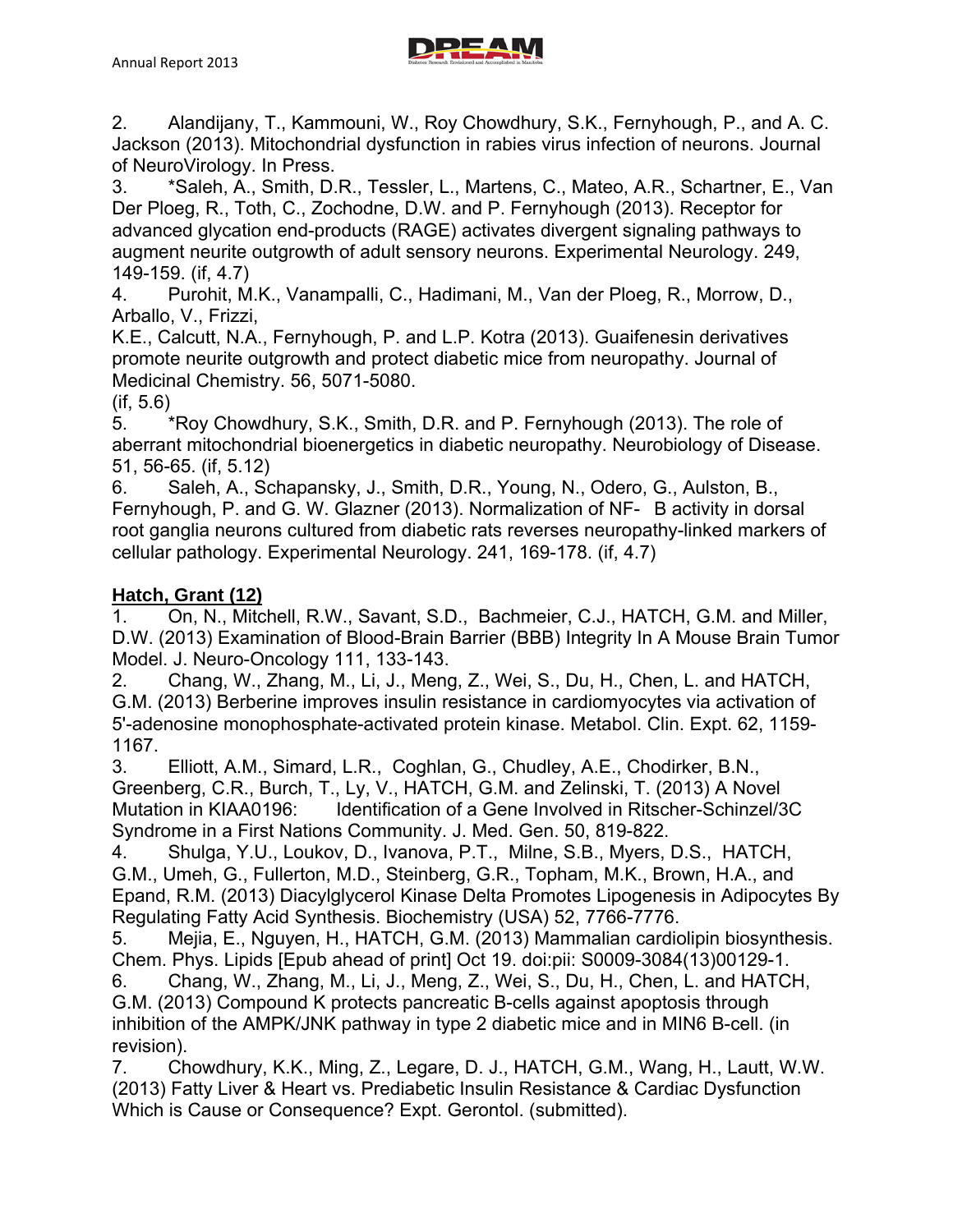

 8. Zhaojie, M., Ming, Z., Shengnan, W., Xiaojia, B., HATCH, G.M., Jingkai G. ,and Li, C. (2013). : Amorphous solid dispersion of berberine with absorption enhancer demonstrates a remarkable hypoglycemic effect via improving its bioavailability. Intl. J. Pharmaceutics (submitted).

9. Dalvi, D., Mitchel, R.W., Aukema, H.M, Miller, D.W. and HATCH, G.M. (2013) Exogenous arachidonic acid mediates permeability of human brain microvessel endothelial cells. J. Neurochem. (in revision).

10. Lia, H., Haoa, M., Bachua, J., Xu, F.Y., Taylor, W., HATCH, G.M., Rempel, C.B. (2013) J. Amer. Oil Chem. (submitted).

# Book Chapters

1. Mejia, E.A., Dolinsky, V.W. and HATCH, G.M. (2013) Role of phospholipases in regulation of cardiolipin biosynthesis and remodelling in the heart and mammalian cells. In: *Phospholipases in Health and Disease*, (Tappia, P., Dhalla, N. eds.) Springer, (*in press*).

2. Nguyen, H., Dalvi, S., On, N., Pogorzelec,M., Miller, D.W. and HATCH, G.M. (2013) The blood brain barrier: Regulation of fatty acid and drug transport. Neurochemistry 2cd ed. (*submitted*).

# **McGavock, Jon (23)**

# **Submitted**

- 1. Saad V, Wicklow B, Wittmeier K, Hay J, MacIntosh A, Ryner L, Berard L, McGavock J. A practical algorithm to predict hepatic steatosis in obese youth. Pediatrics
- 2. Hobin E, Comte M, Manske S, Casey C, Murnaghan D, McGavock JM. Manitoba Increases Physical Activity in Secondary Students (MIPASS). Study Design and Baseline Results. Submitted to BMC Pediatrics.
- 3. Mollard R, Senechal M, Wicklow B, Hay J, Wittmeier K, MacIntosh A, Venopal, N, Berard L, McGavock J. Dietary determinants of hepatic steatosis in overweight youth. Am. J Clin. Nutrition.
- 4. Protudjer J, Dumontet J, McGavock J. My Voice: The lived experience of youth with type 2 diabetes. Diabetes Care
- 5. Senechal M, McGuire D, Gore O, McGavock J. Is fitness associated with cardiomyopathy in the setting of type 2 diabetes? JCEM.
- 6. Eskicioglu P, Senechal M, Wood L, McKay E, Halas J, McGavock JM. The Aboriginal Youth Mentorship Program: A model of health promotion in remote First Nations Communities. Pediatrics. In 2<sup>nd</sup> review
- 7. Schaefer L, Plotnikoff R, Majumdar S Torrance B, Downs S, Rinaldi R, Ball GD, Veugelers P, Boule N, Wozny P, McCargar L, Lewanczuk R, McGavock JM. Its 3:30pm do you know where your child is? Outdoor time as a determinant of physical activity in children. Submitted to J. Pediatrics.
- 8. MacMillan F, Yardley J, Hay J, Wittmeir K, Wicklow B, Macintosh A, McGavock J. The blood pressure response to exercise in youth with type 2 diabetes. Journal of Pediatrics.
- 9. MacIntosh A, Mollard R, Rinaldi R, Torrance B, Ball GD, Majumdar S, Plotnikoff R, Veugelers P, Boule N, Wozny P, McCargar L, Downs S, Lewanczuk R, McGavock JM. Is physical activity associated with remission to healthy weight status in obese youth? J. Pediatrics.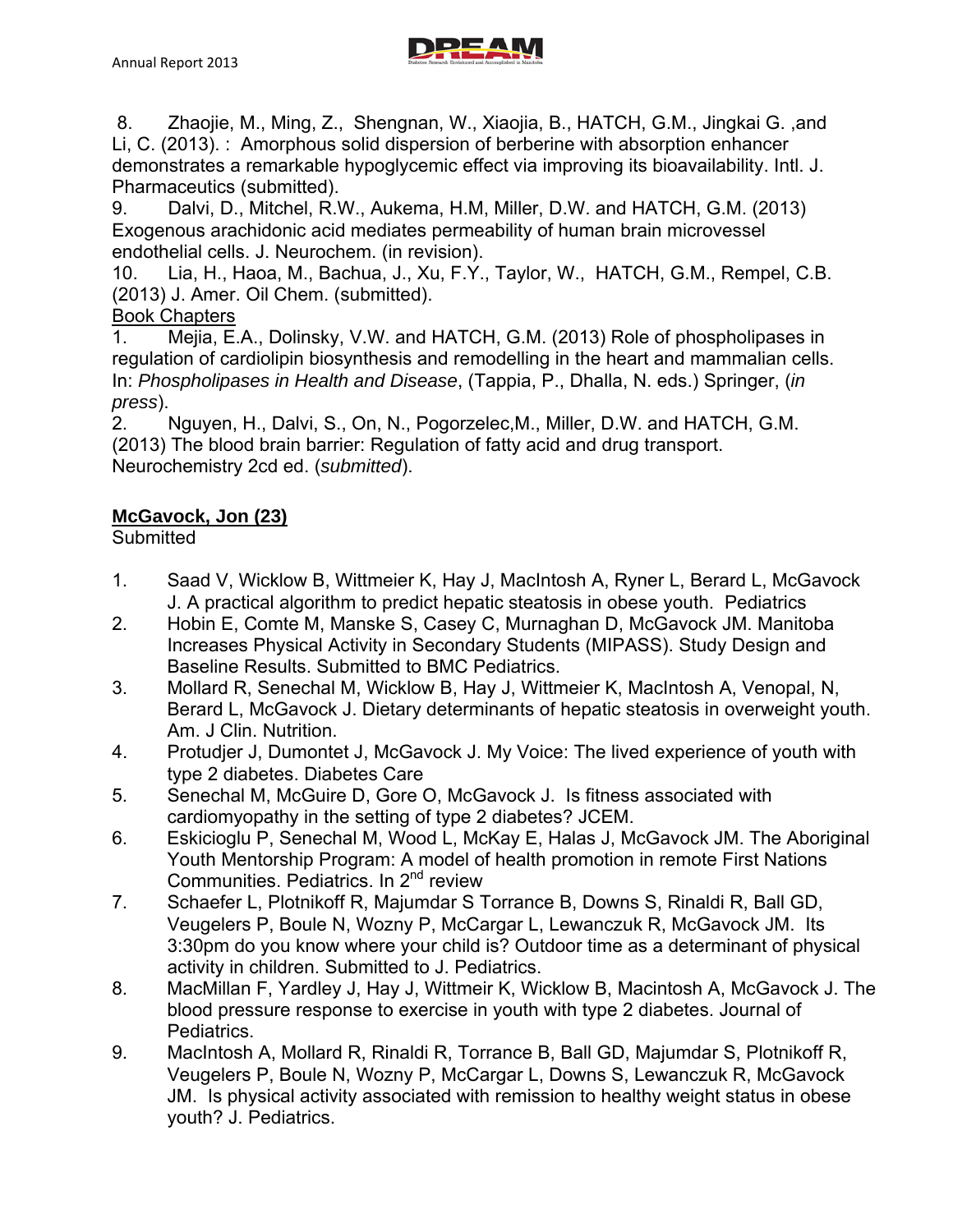

- 10. Comte M, Hobin H, Manske S, Casey C, Murnaghan D, McGavock JM. Physical activity levels in adolescents exposed to a province wide physical education policy. Submitted to J Physical Activity and Health. 2<sup>nd</sup> Review
- 11. Wicklow BA, Griffith A, Dumontet J, Venupaul N, Ryner LN, McGavock JM. Pancreatic triglyceride content is not associated with beta cell dysfunction in youthonset type 2 diabetes. JCEM.

Published or in Press

1. Senechal M, McGavock J, Church T, Lee D, Earnest CP, Sui X, Blair S. Cut-Points of Muscle Strength Associated with Metabolic Syndrome in Men in the Aerobics Center Longitudinal Study. Submitted to *Medicine Sci Sports Exer.* Accepted August 2013.

2. Yardley J, Mollard R, MacMillan F, MacIntosh A, Wicklow B, Hurd C, Berard L, MCGavock J. The importance of vigorous intensity physical activity for metabolic control in type 1 diabetes. *Can. J Diabetes.* Accepted August 2013

3. Durksen A, Mollard R, Downs S, Rinaldi R, Torrance B, Ball GD, Majumdar S, Plotnikoff R, Veugelers P, Boule N, Wozny P, McCargar L, Lewanczuk R, McGavock JM**.**  Vigorous and not moderate or light physical activity is independently associated with cardiometabolic risk in youths. Submitted to *J of Phys Act. Health.* Accepted August 2013

4. Hobin E, So, J, Rosella L, Comte M, McGavock, J, Manske S. Trajectories of objectively measured physical activity among secondary students in Canada in the context of a province-wide physical education policy: a longitudinal analysis. Journal of Obesity. IF 2.95. Accepted

5. Santos RG, Durksen A, Rabanni R, Chanoine JP, Lamboo-Miln A, Mayer T, McGavock JM. Healthy Buddies© Manitoba: A Cluster Randomised Controlled Effectiveness Trial of Peer-Based Healthy Living Lesson Plans on Body Weight and Physical Activity in Elementary School Students. In Press *JAMA Pediatrics*. April 2013. IF 4.1

6. Carson V, Maximova K, Rinaldi R, Torrance B, Ball GD, Majumdar S, Plotnikoff R, Veugelers P, Boule N, Wozny P, McCargar L, Downs S, Lewanczuk R, McGavock JM. Vigorous intensity physical activity and cardiometabolic risk – A prospective cohort study. In Press. *Int. J of Obesity.* June 2013 IF 5.1

7. Senechal M., Hay J, Wicklow B, Eskicioglu P, McGavock J**.** Fitness is not associated with metabolically healthy obesity in adolescents. Pediatrics. In Press. IF 5.1

8. Sellers EA, Clark I, Tavakoli M, Dean HJ, McGavock J, Malik RA. The acceptability and feasibility of corneal confocal microscopy to detect early diabetic neuropathy in children: a pilot study. *Diabet Med*. 2013 Jan 16. IF 3.2

9. Forbes L, Downs S, Fraser S, Majumdar S, Plotnikoff R, Ball G, Wozny P, Torrance B, Lewanczuk R, McGavock J, McCargar L. Dietary and Physical Activity Diabetes Risk Factors and Insulin Sensitivity Among Alberta Adolescents. The Healthy Hearts Cohort Study. *Applied Physiology Nutrition and Metabolism*. In Press

10. Sénéchal M , Wicklow B , Wittmeier K , Hay J , Macintosh AC , Eskicioglu P , Venugopal N , McGavock JM. Cardiorespiratory Fitness and Adiposity in Metabolically Healthy Overweight and Obese Youth. Pediatrics (2013).

11. Millar K, Sellers EAC, McGavock JM, Dean HJ. The Next Generation Cohort: Obesity and Type 2 Diabetes in Offspring of Parents with Pediatric-Onset Type 2 Diabetes. Developmental Origins of Health and Disease (submitted).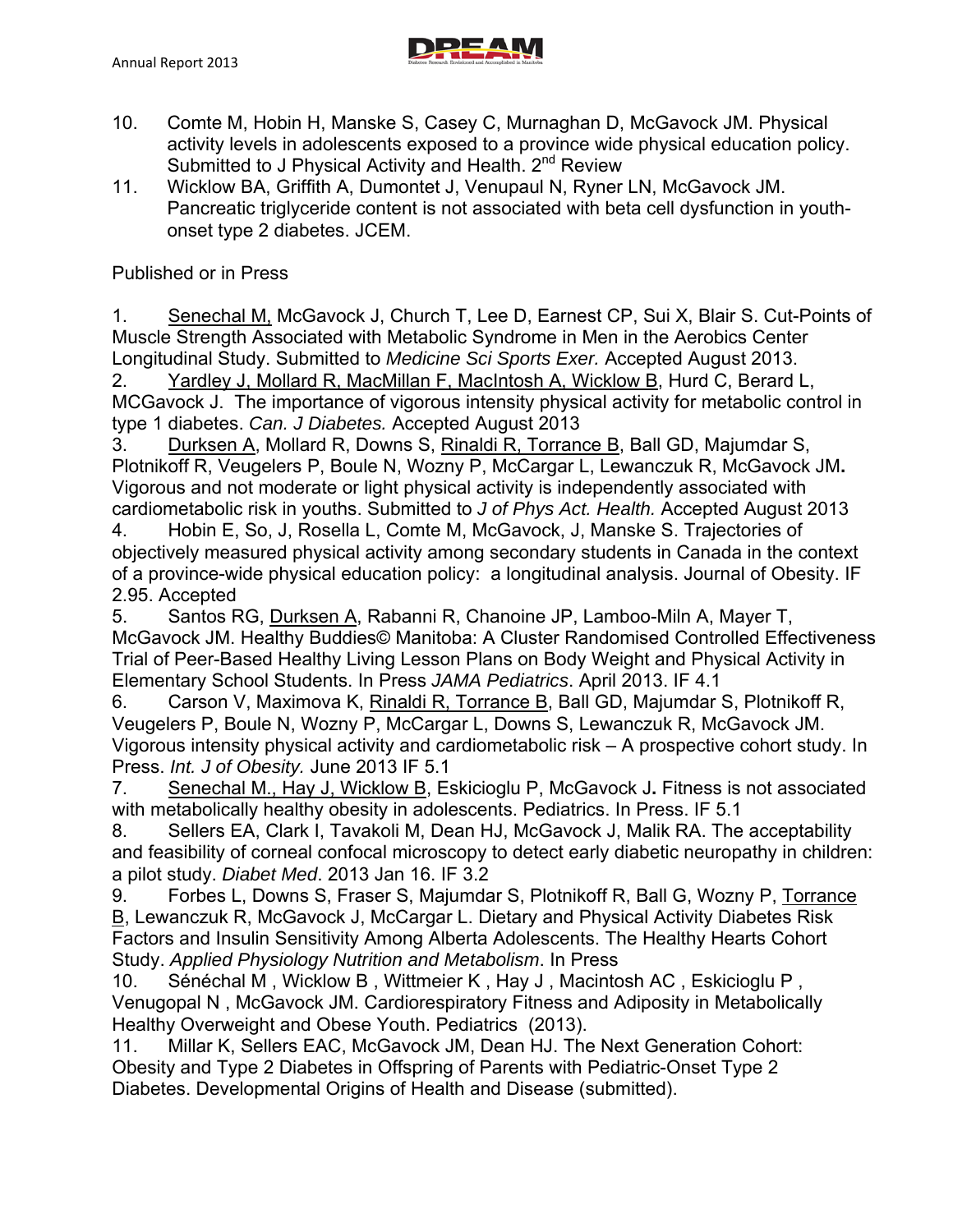

12. Rempel JD, Packiasamy J, Dean HJ, McGavock J, Janke A, Collister M, Wicklow B, Sellers EA. Preliminary analysis of immune activation in early onset type 2 diabetes. Int J Circumpolar Health. 2013 Aug 5;72.

13. Vander Ploeg K, Maximova K, McGavock J, Veugelers P. The effects of APPLE Schools on physical activity levels in youth. Submitted to Pediatrics. July 2013.

## **Sellers, Elizabeth (8)**

1. Rempel JD, Packiasamy J, Dean HJ, McGavock J, Janke A, Collister M,Wicklow BA, Sellers EAC, "Preliminary analysis of immune activation in early onset type 2 diabetes", Int J Circumpolar Health, 72 PubMed ID: 23984303

2. Gross ML, Tenenbein M, Sellers EAC, "Severe vitamin D deficiency in 6 Canadian First Nation formula-fed infants", Int J Circumpolar Health, 72 PubMed ID: 23599910

3. Ball BW , Sellers EA , Wicklow BA , Dean HJ, "A Canadian diabetes risk calculator: should it fit all populations?", CMAJ : Canadian Medical Association journal 185(3) PubMed ID: 23423274

4. Sellers EA , Clark I , Tavakoli M , Dean HJ , McGavock J , Malik RA, "The acceptability and feasibility of corneal confocal microscopy to detect early diabetic neuropathy in children: a pilot study.", Diabetic medicine : a journal of the British Diabetic Association PubMed ID: 23323870

5. Dart AB , Martens PJ , Rigatto C , Brownell MD , Dean HJ , Sellers EA, "Earlier onset of complications in youth with type 2 diabetes.", Diabetes care, PudMed ID: 24130346

6. Millar K, Sellers EAC, McGavock JM, Dean HJ. The Next Generation Cohort: Obesity and Type 2 Diabetes in Offspring of Parents with Pediatric-Onset Type 2 Diabetes. Developmental Origins of Health and Disease (submitted).

7. Hui A, Ludwig S, Gardiner P, Sevenhuysen G, Dean H, Sellers E, Morris M, Bruce S, Murray R, Shen G. Exercise and Dietary Intervention During Pregnancy Results in Reduced Excessive Gestational Weight Gain. Obstet Gynecol (submitted).

8. Schroth RJ, Levi JA, Sellers EA, Friel J, Kliewer E, Moffatt ME. Vitamin D status of children with severe early childhood caries:a case--control study. BMC Pediatr. 2013 Oct 25;13(1):174

# **tJong, Geert (1)**

1. Tanoshima R , 't Jong GW , Merlocco A , Simpson J , Friedman JN , Colantonio D , Koren G

A child exposed to primidone not prescribed for her. (2013) Therapeutic drug monitoring 35 2 2013. PubMed ID: 23503440

#### **Wicklow, Brandy (5)**

1. Sénéchal M , Wicklow B , Wittmeier K , Hay J , Macintosh AC , Eskicioglu P , Venugopal N , McGavock JM. Cardiorespiratory Fitness and Adiposity in Metabolically Healthy Overweight and Obese Youth. Pediatrics (2013).

2. Ball BW , Sellers EA ,Wicklow BA , Dean HJ. Diabetes guidelines. CMAJ : Canadian Medical Association (2013) 185: 3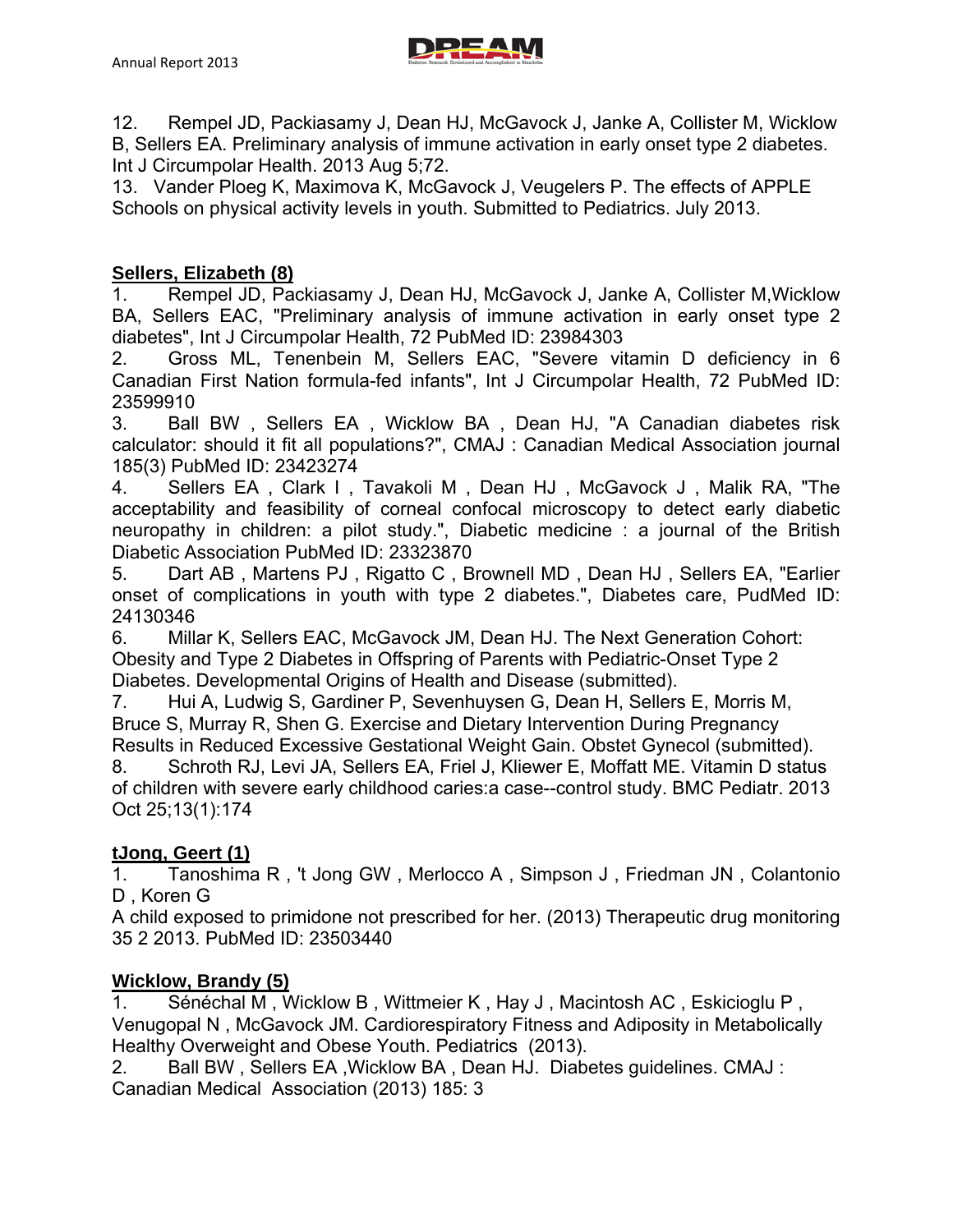

3. Yardley J, Mollard R, MacMillan F, MacIntosh A, Wicklow B, Hurd C, Berard L, MCGavock J. The importance of vigorous intensity physical activity for metabolic control in type 1 diabetes. *Can. J Diabetes.* Accepted August 20 13

4. Senechal M., Hay J, Wicklow B, Eskicioglu P, McGavock J**.** Fitness is not associated with metabolically healthy obesity in adolescents. Pediatrics. In Press.

5. Rempel JD, Packiasamy J, Dean HJ, McGavock J, Janke A, Collister M, Wicklow B, Sellers EA.

Preliminary analysis of immune activation in early onset type 2 diabetes. Int J Circumpolar Health. 2013 Aug 5;72.

## **Wittmeier, Kristy (1)**

1. Sénéchal, M., Wicklow, B., **Wittmeier, K.,** Hay, J., MacIntosh, A., Eskicioglu, P., Venugopolal, N., McGavock, J. *Cardiorespiratory Fitness and Adiposity in Metabolically Healthy Overweight and Obese Youth.* Pediatrics. 2013 July 132(1).